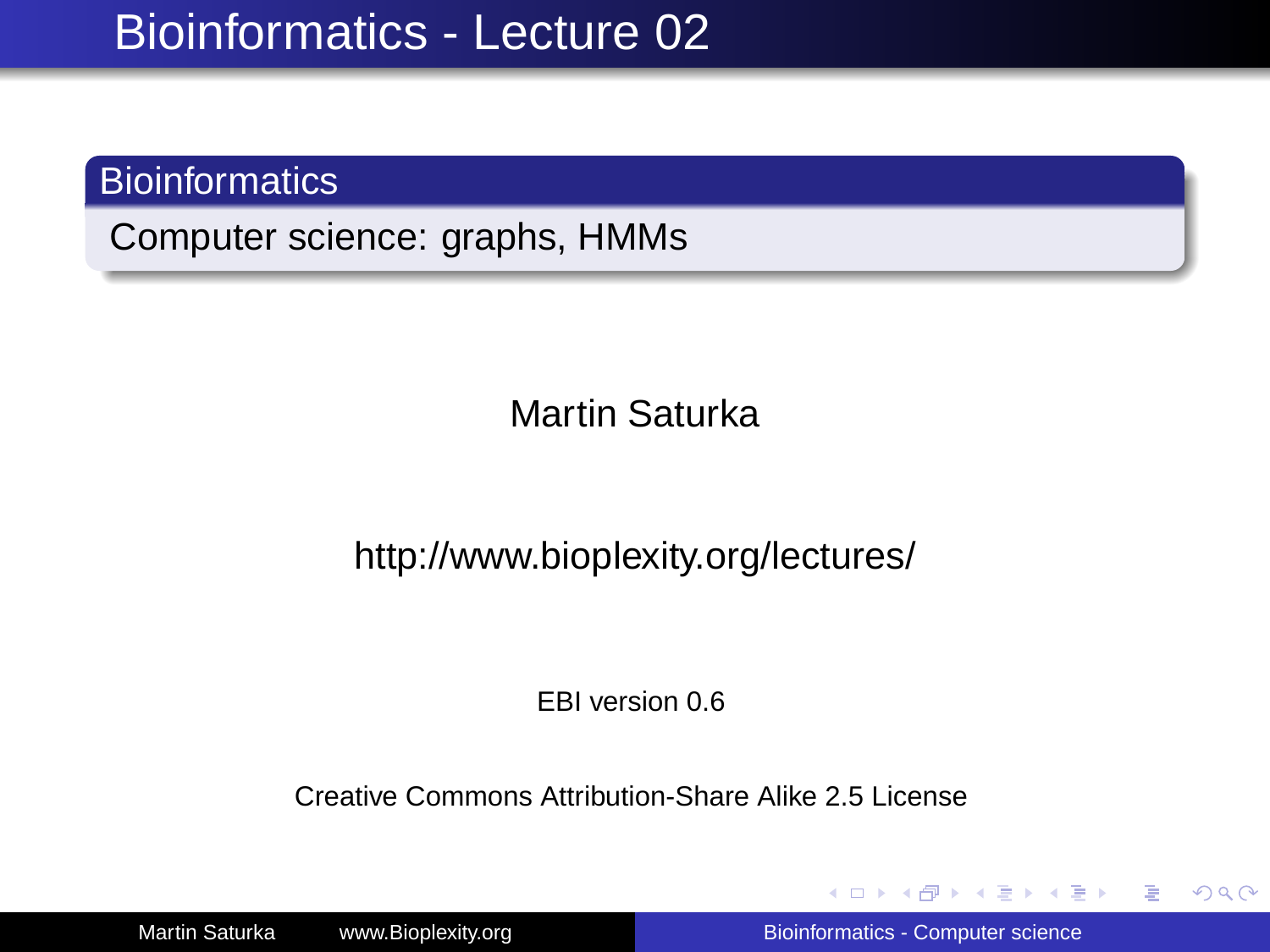## Computer science basics

From mathematical logic to complexity theories to software.

- **•** data and algorithms work, roots in pure mathematics
- applications practical data stores and computation systems

### **Distinctions**

- mathematical background
	- theories of data and computations
	- logic and recursion, Turing machines, calculi
- data and algorithms
	- data structures and algorithm development
	- complexity descriptions and charcterizations
- **•** programming, computations
	- imperative (common) vs. declarative programming
	- functional, logic, constraint technics, templates

 $\rightarrow$   $\rightarrow$   $\equiv$   $\rightarrow$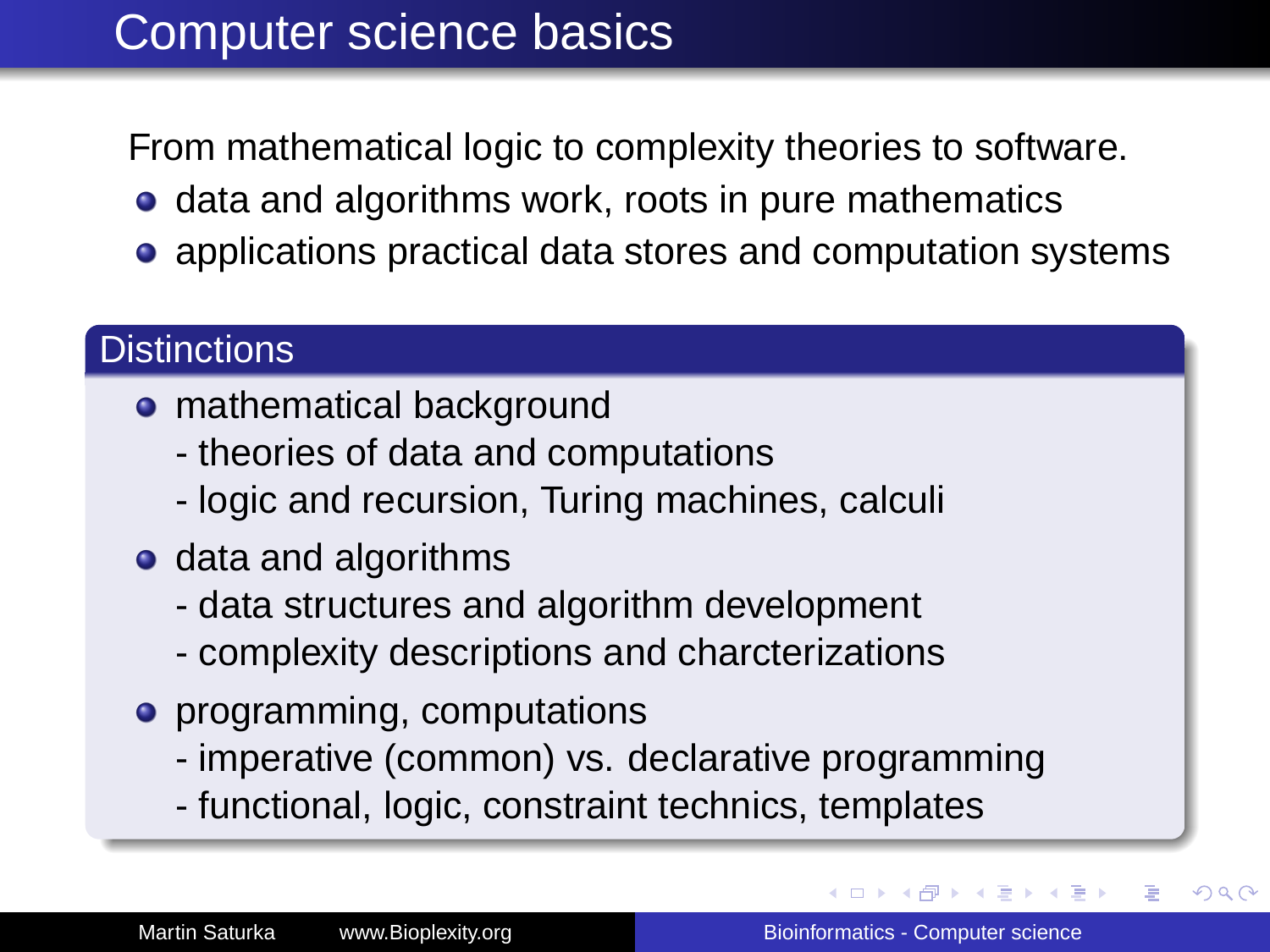# Logic

#### exact systems and their descriptions

theories metatheories

- propositional calculus 'outer'
	- pseudoparadoxes: "this sentence is false"
- predicate (first order) calculus 'inner'
	- quantifiers: axioms vs. deduction rules
- symbols, terms, formulae
- axioms, deduction rules, proofs
- theorems provability, models truth
- recursion and compuations, relation systems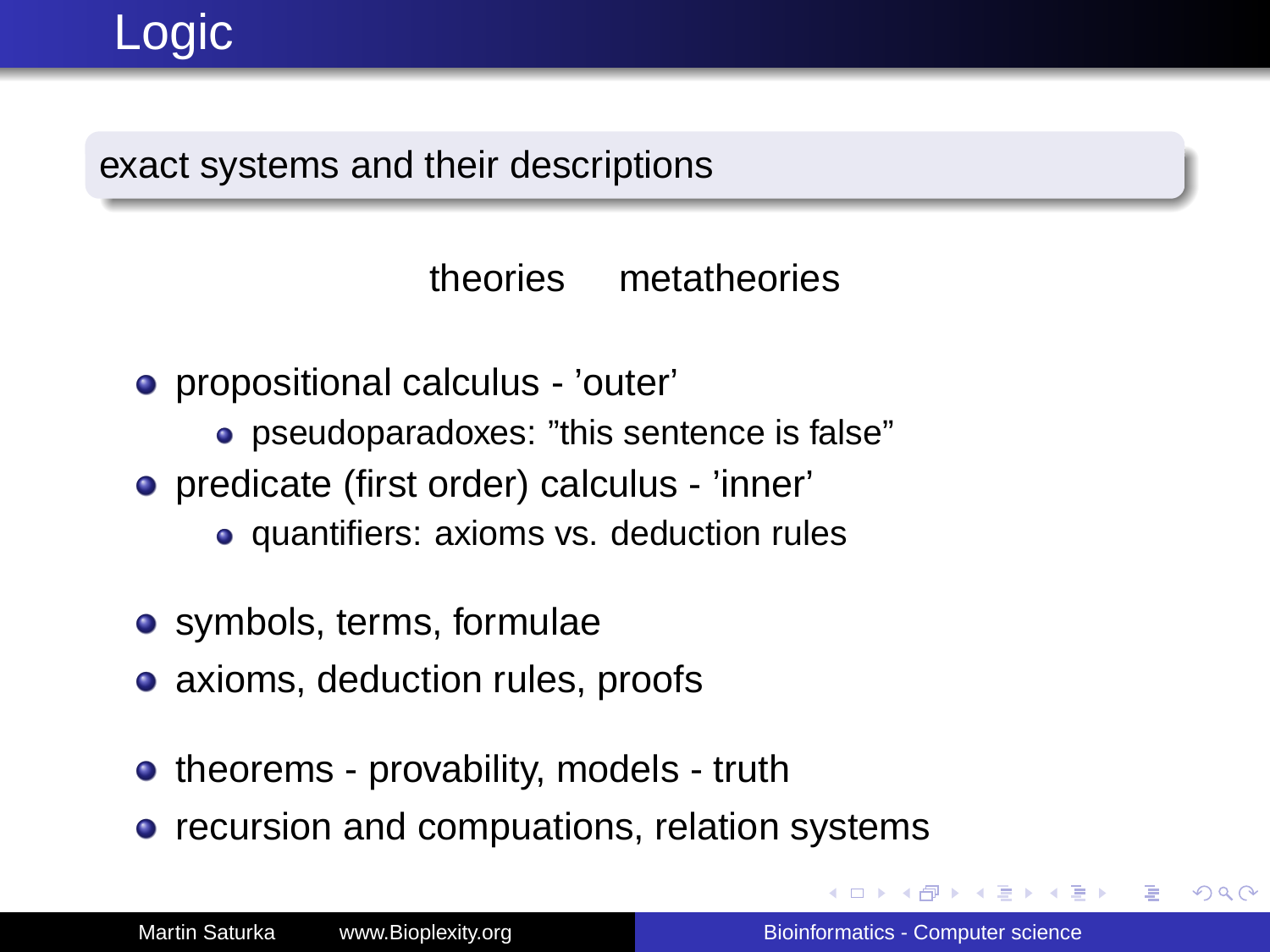## **Recursion**

From the beginning to the end.

### **•** self-similarity

- **o** function calls on reduced data sets
- **e** efficient for tail recursion
- inductive computing
	- to keep up an invariant still valid
	- to go through, approaching a target
- example: square-2 covering
	- $\bullet$  invariant: #black = #white 2
	- decreasing the amount of free cells
- **o** limitations
	- halting problem

Martin Saturka www.Bioplexity.org **Bionformatics - Computer science** [Bioinformatics - Computer science](#page-0-0)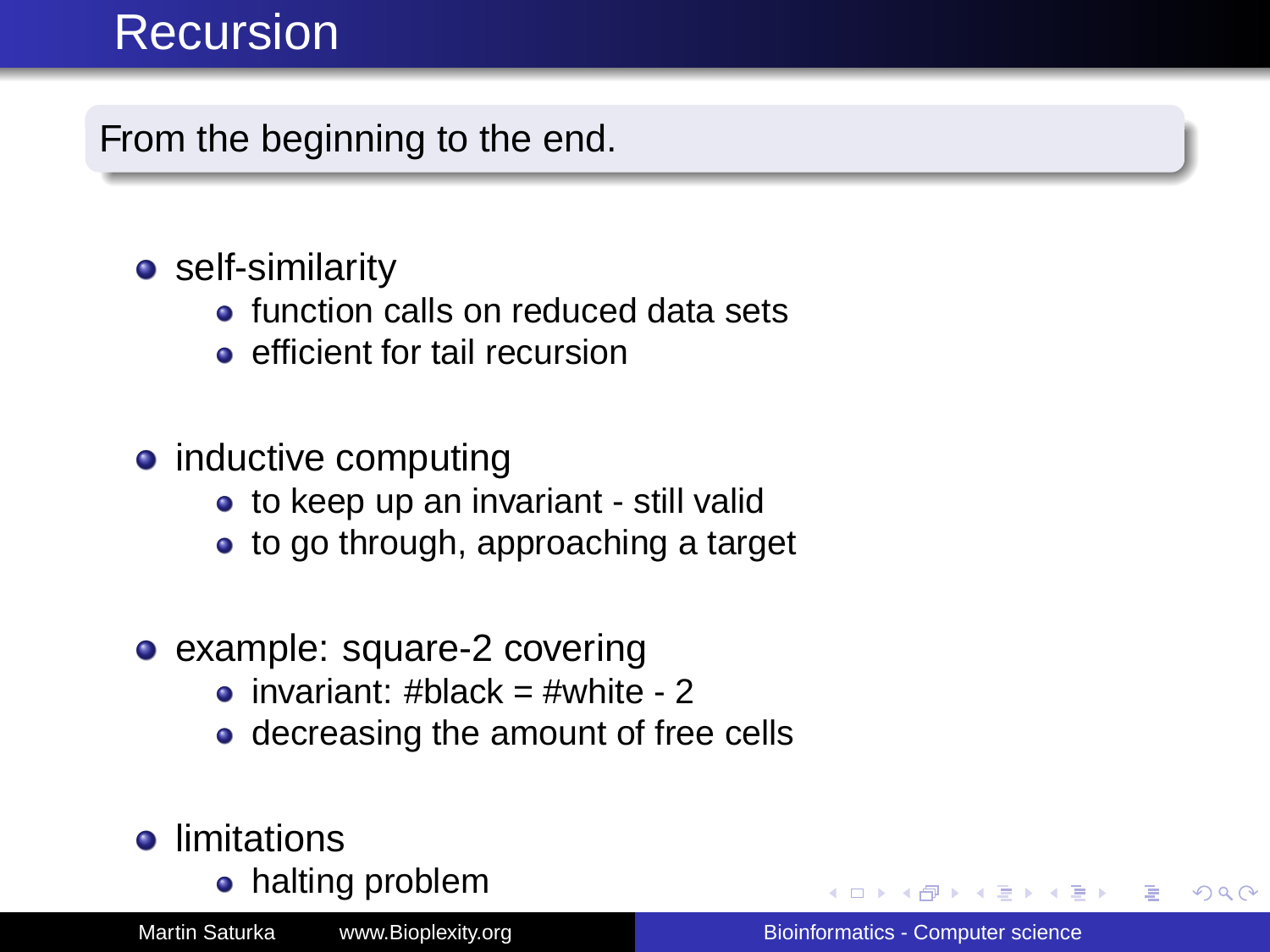## **Probability**

stochastic systems: probability, degree, uncertainty

- probability space  $(\Omega, \mathcal{F}, P)$ 
	- $\Omega$  sample space of possible events
	- $\bullet$  F  $\sigma$ -algebra: complements and countable unions
	- $\bullet$  P probability measure
	- random variables measurable functions
- **o** density / mass functions
	- uniform:  $1/(b a)$ ,  $1/n$
	- memoryless (exponential, geometric):  $\lambda e^{-\lambda x}$ ,  $(1 p)^{n-1}p$
	- normal: 1/( $\sigma\sqrt{2\pi}$ ) · exp[ $-(x-\mu)^2/(2\sigma^2)$ ]
	- $\bullet$  homoschedastic variables  $\rightarrow$  normal distribution

イロト イ団 トイヨ トイヨ トー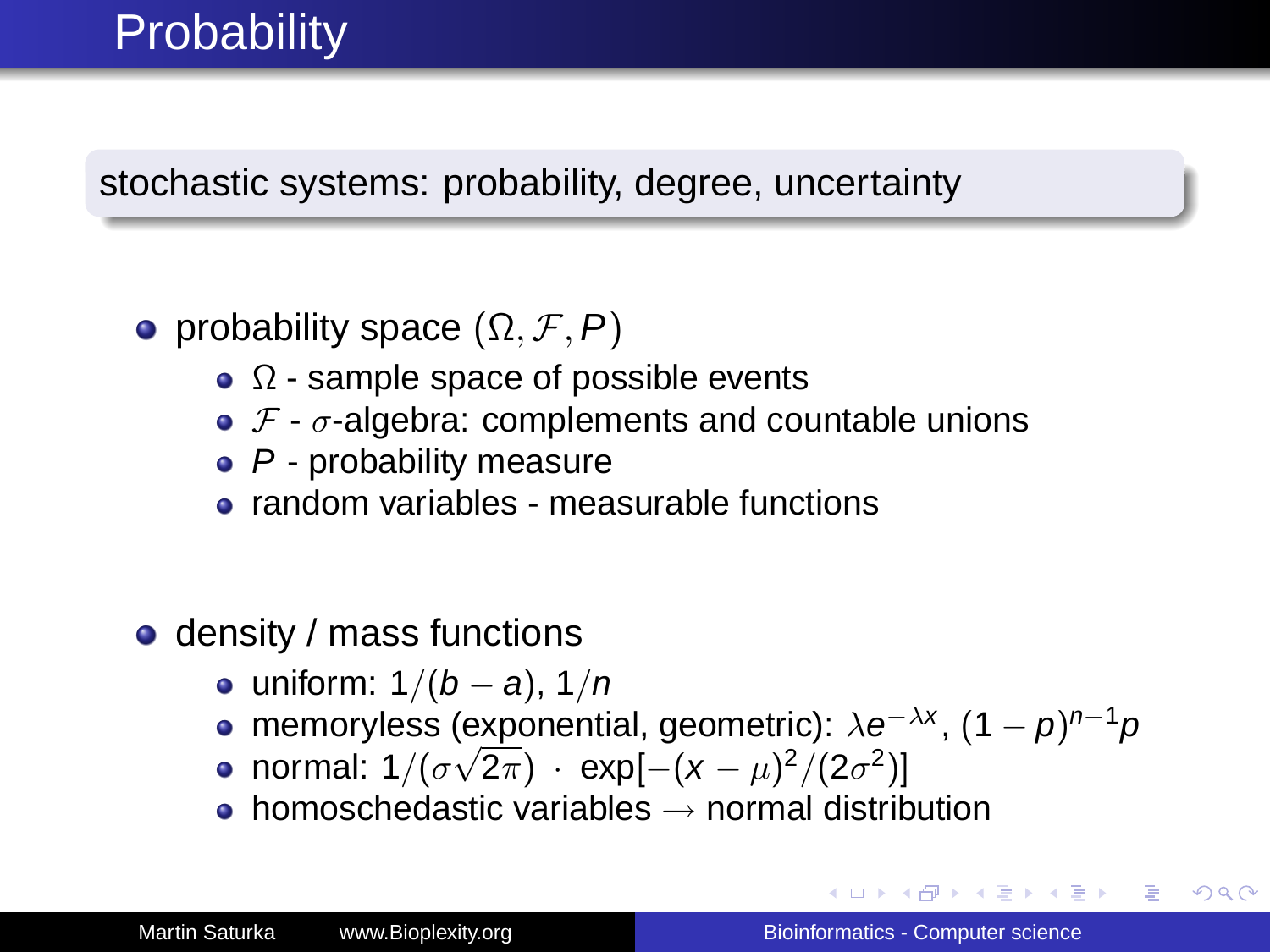## Conditional probability

Probabilities under some prior knowledge

- $\bullet$  e.g. probabilities of symbols on a string on position n when symbols on positions  $n - k$ , ...,  $n - 1$  are known
- $\bullet$  Pr(A|B) = Pr(A ∩ B)/Pr(B)
	- $\bullet$  take the part of universe where B is valid as the new whole universe and compute the probability of A therein
	- $Pr(A|B) = Pr(A)$  iff A and B are independent random events

### **•** Bayes' theorem

• 
$$
Pr(A_1|B) = Pr(B|A_1) \cdot Pr(A_1) / \sum_i [Pr(B|A_i) \cdot Pr(A_i)]
$$
  
•  $Pr(A|B) Pr(B) = Pr(A \cap B) = Pr(B|A) Pr(A)$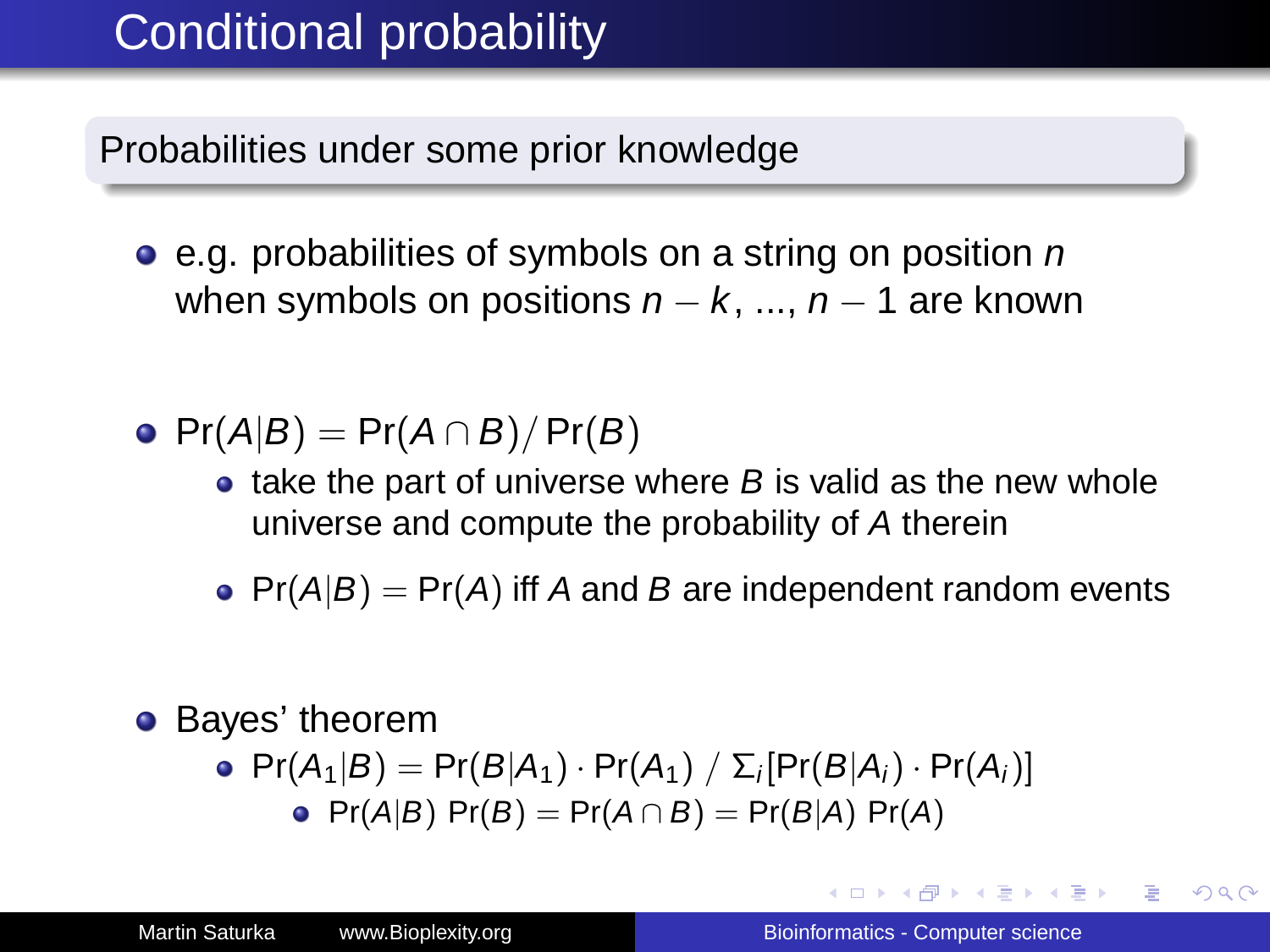## **Statistics**

explorative vs. confirmative statistics

- explorations: system characterizations
	- **•** mean, median, variance, correlation, etc.
	- data-mining, search for interavariable relations
- confirmations: hypothesis testing
	- p-value probability of wrong rejecting the null hypothesis
	- normal distribution of errors
		- parametric tests: based on means and variances
	- continuous distributions
		- (robust) non-parametric tests: based on quantiles
- $\bullet$  multivariate tests
	- e elimination of the growing probability of wrong  $H_0$  rejecting
	- resempling: bootstrap, permutation tests
	- **•** Bonferroni corrections

イロト イ押 トイヨ トイヨ トー

 $\equiv$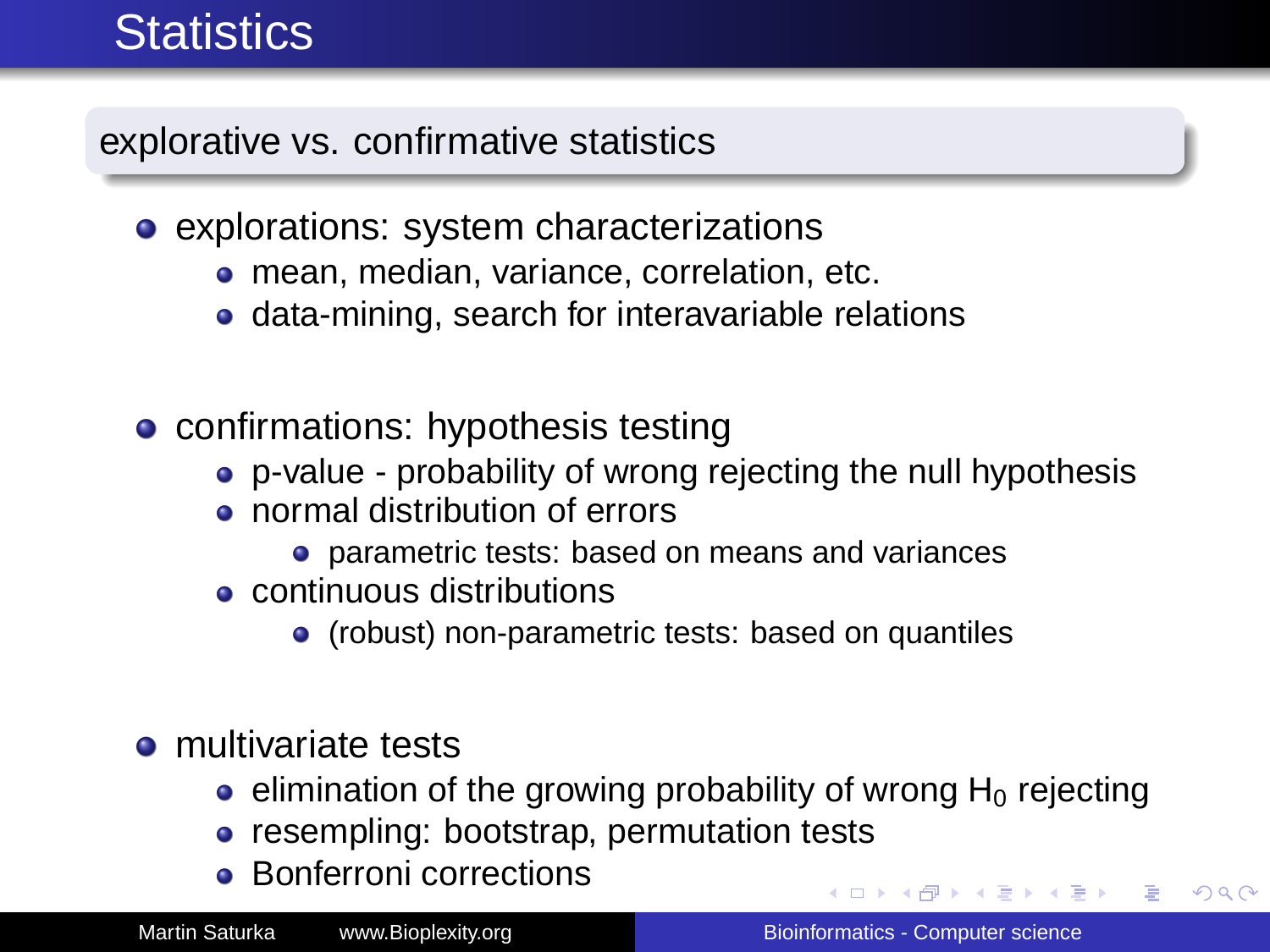# Theory of Information

complexities of structural descriptions

- Shannon entropy:  $H = -k \sum_{1}^{n} p_i \log p_i$ 
	- the least amount of bits for an encoding
	- axioms:
		- **e** defined and continuous
		- growing in variables of the discrete uniform distribution
		- branching into subsystems
- Fisher information:  $I(\theta) = -\int \frac{\partial^2}{\partial \theta^2}$  $\frac{\partial^2}{\partial \theta^2}$  In  $f(X; \theta)$  df $(X; \theta)$ 
	- **o** definition: the variance of the score
	- suitability of an observable with respect to an unobservable
- Kolmogorov complexity
	- definition: the shortest specification of an object
	- Berry pseudoparadox:
		- "the smallest positive integer not definable in 11 words"

K 何 ▶ K ヨ ▶ K ヨ ▶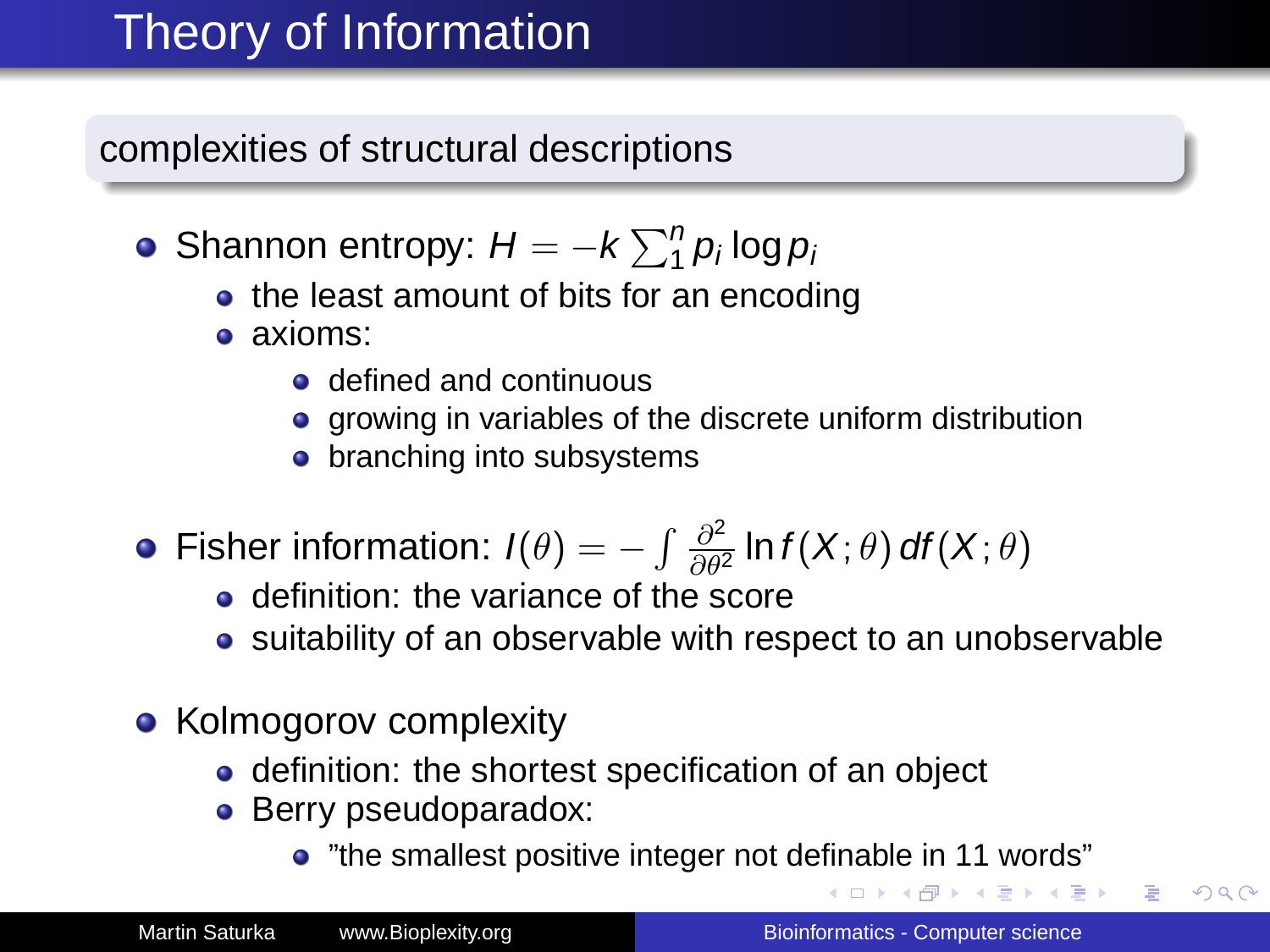# **Complexity**

### computational complexity

#### • asymptotic notation: •  $f(n) \in O(g(n))$  ... upper bound  $\limsup_{n\to\infty}\left|\frac{f(n)}{g(n)}\right|<\infty$  $f(n) \in \Theta(g(n))$  ... tight bound 0  $<$  lim inf $_{n\rightarrow\infty}$   $\Big|$  $\left| \frac{f(n)}{g(n)} \right| \leq \limsup_{n \to \infty} \left| \right|$  $\left|\frac{f(n)}{g(n)}\right| < \infty$

- Computation resources
	- time complexity
	- space complexity

### • Complexity classes

- polynomial: linear, loglinear, quadratic, ...
- NP i.e. 'non-deterministic polynomial'
- other: probabilistic, exponential, etc.

 $\mathcal{A} \xrightarrow{\sim} \mathcal{B} \xrightarrow{\sim} \mathcal{A} \xrightarrow{\sim} \mathcal{B} \xrightarrow{\sim} \mathcal{B}$ 

<span id="page-8-0"></span>÷.  $QQ$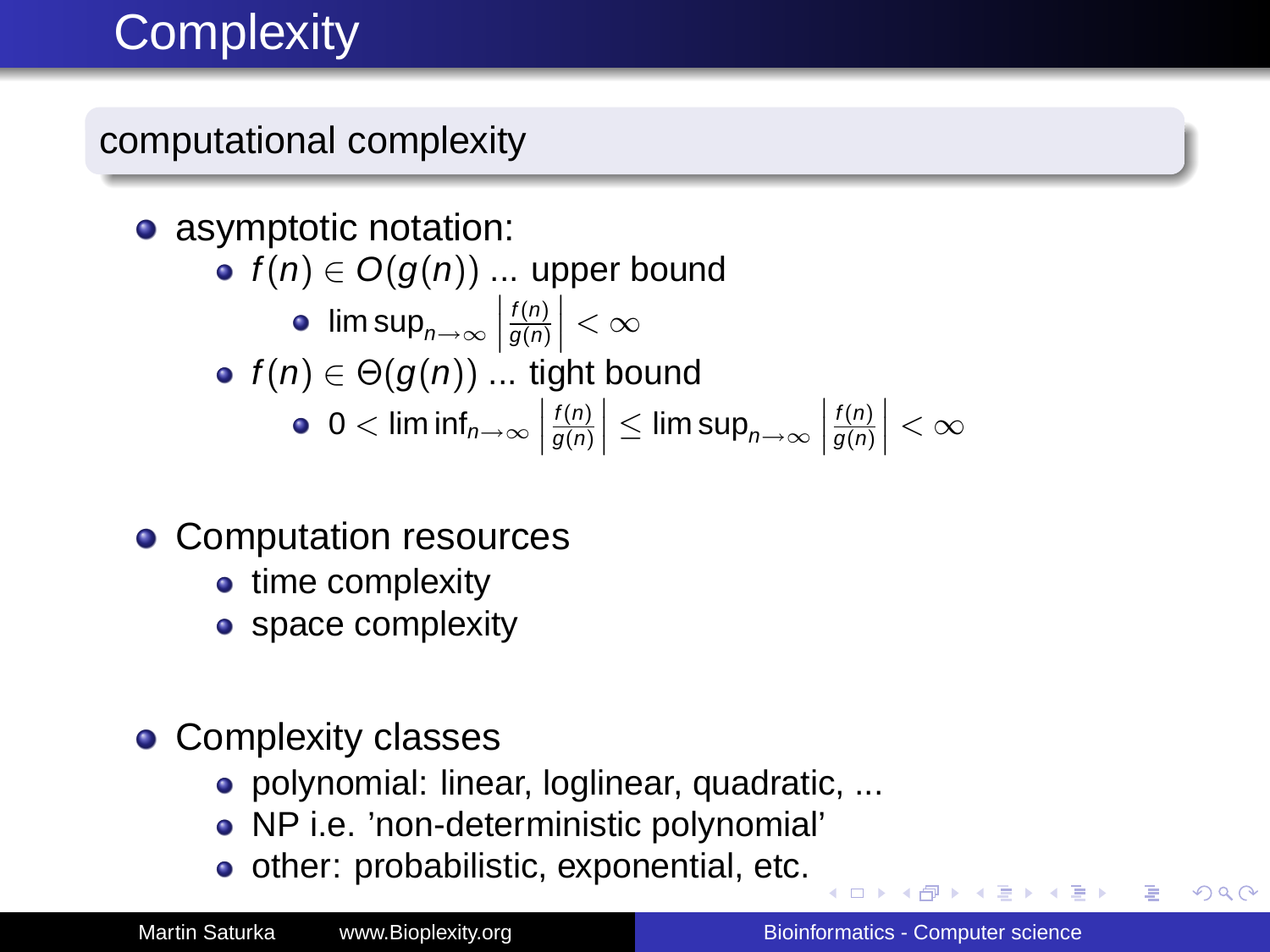# Graphs

- $\bullet$   $G = (V, E)$ 
	- $\bullet$  V vertices, E edges between the vertices
	- connected, un/directed graphs, weighted graphs
	- degrees of vertices of a graph
- $\bullet$   $n \times n$  matrices
	- adjacency matrix  $a_{ii}$  count of edges between i, j
	- $\bullet$  degree matrix non-zeros on diagonal: degree of  $a_{ii}$
	- Laplacian matrix  $l_{ii} = d_{ii} a_{ii}$
- **•** basic notions
	- (simple) path a sequence of adjoint vertices
	- cycle a closed path
	- tree a graph without a cycle
	- spanning tree with all the vertices
- **•** Euler paths
	- to meet all the edges without an edge repeat
	- $\bullet$  iff: all (-2) the vertices with even deg[ree](#page-8-0)[s](#page-10-0)

 $\mathbb{R}^d \times \mathbb{R}^d \to \mathbb{R}^d$ 

B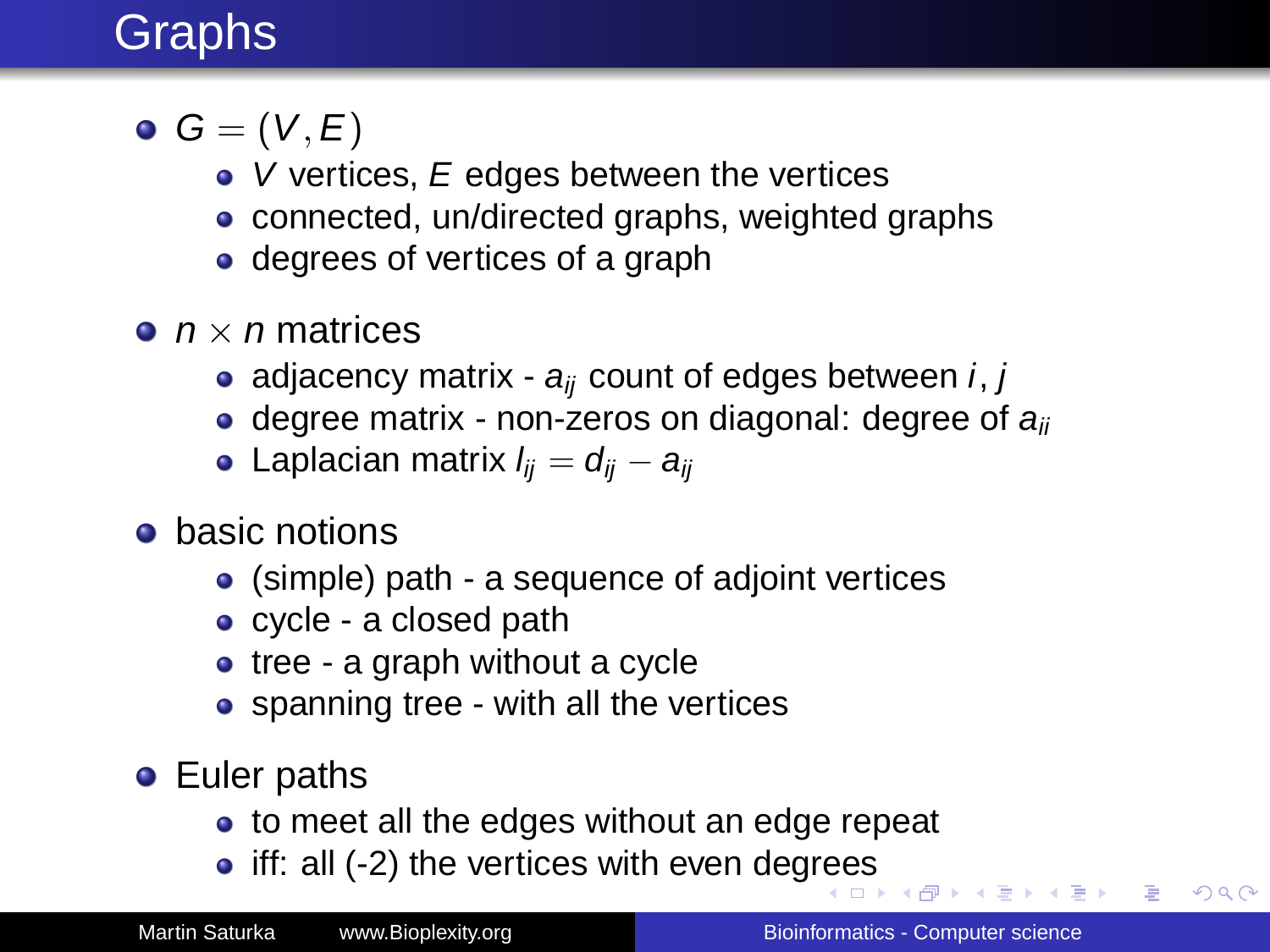# **Algorithms**

### standard graph algorithms

#### **o** traversal

- a simple pass through a graph: DFS, BFS
- **o** minimum spanning trees
	- Borůvka's, Jarník's/Prim's, Kruskal's
- shortest paths
	- Dijkstra's, Bellman-Ford, Floyd-Warshall algorithm
- **o** network flows
	- Ford-Fulkerson, MPM, Goldberg
- sort
	- topological, scheduling

→ 重 → → 重 → …

<span id="page-10-0"></span>÷.  $QQ$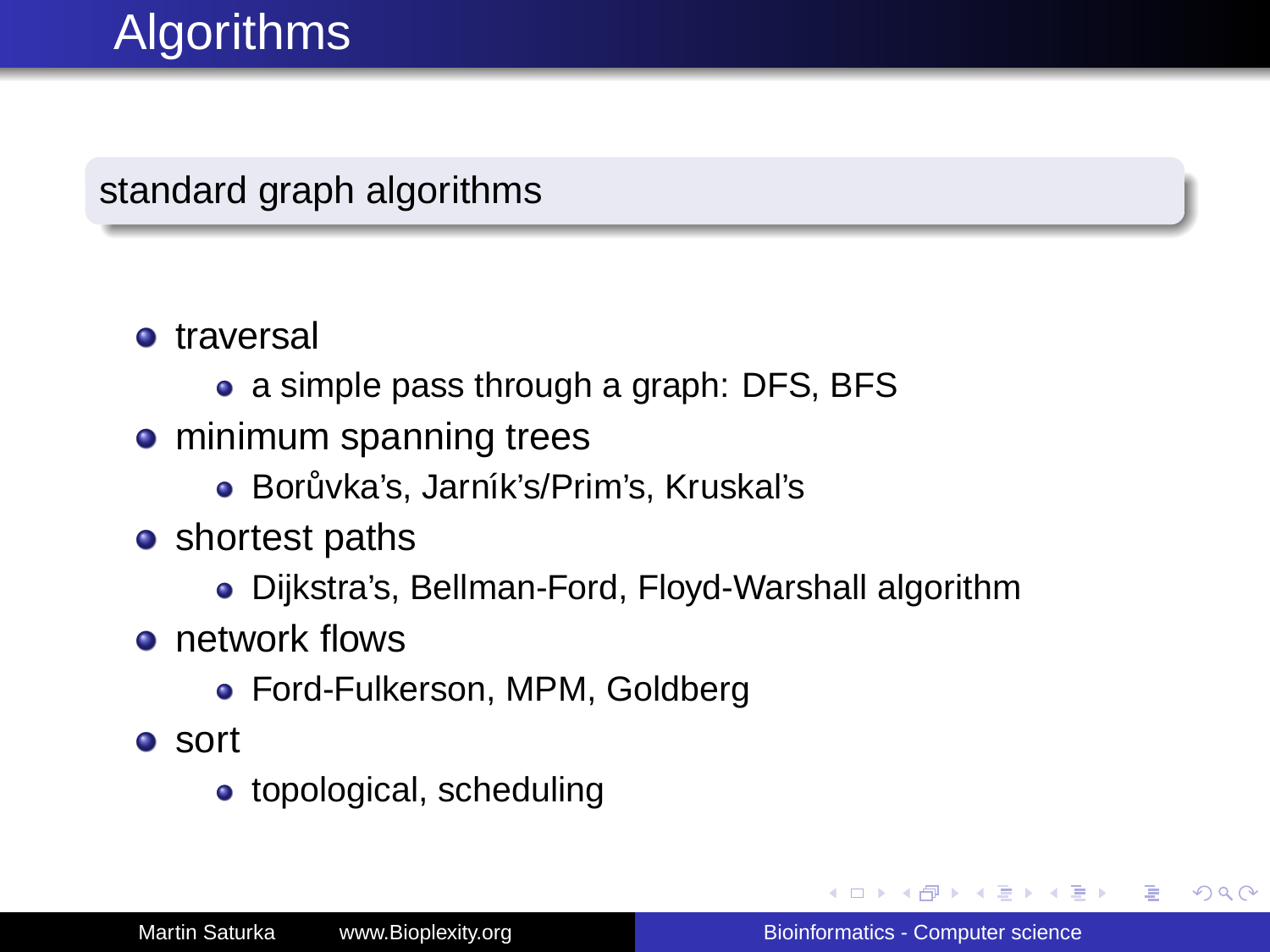### **Traversal**

- **BFS** breadth-first search
	- usage of a FIFO queue
	- start: put a (root) vertex into the queue
	- next: repeat until the queue is empty
		- $\bullet$  take the first vertex from the queue
		- put all its (free) adjecent vertices into the queue
- DFS depth-first search
	- usage of a LIFO stack
	- start: put a (root) vertex into the stack
	- next: repeat prolong / backtrack
		- push first available adjacent vertices into the stack
		- remove vertices when there's no (free) prolongation
- complexity
	- time:  $|V| + |E|$  for both
	- space: DFS more efficient than BFS
	- DFS usually better for heuristics

 $\left\{ \left\vert \left\{ \mathbf{P}\right\} \right\vert \times \left\{ \left\vert \mathbf{P}\right\vert \right\} \right\}$  and  $\left\{ \left\vert \mathbf{P}\right\vert \right\}$ 

<span id="page-11-0"></span>÷.  $QQ$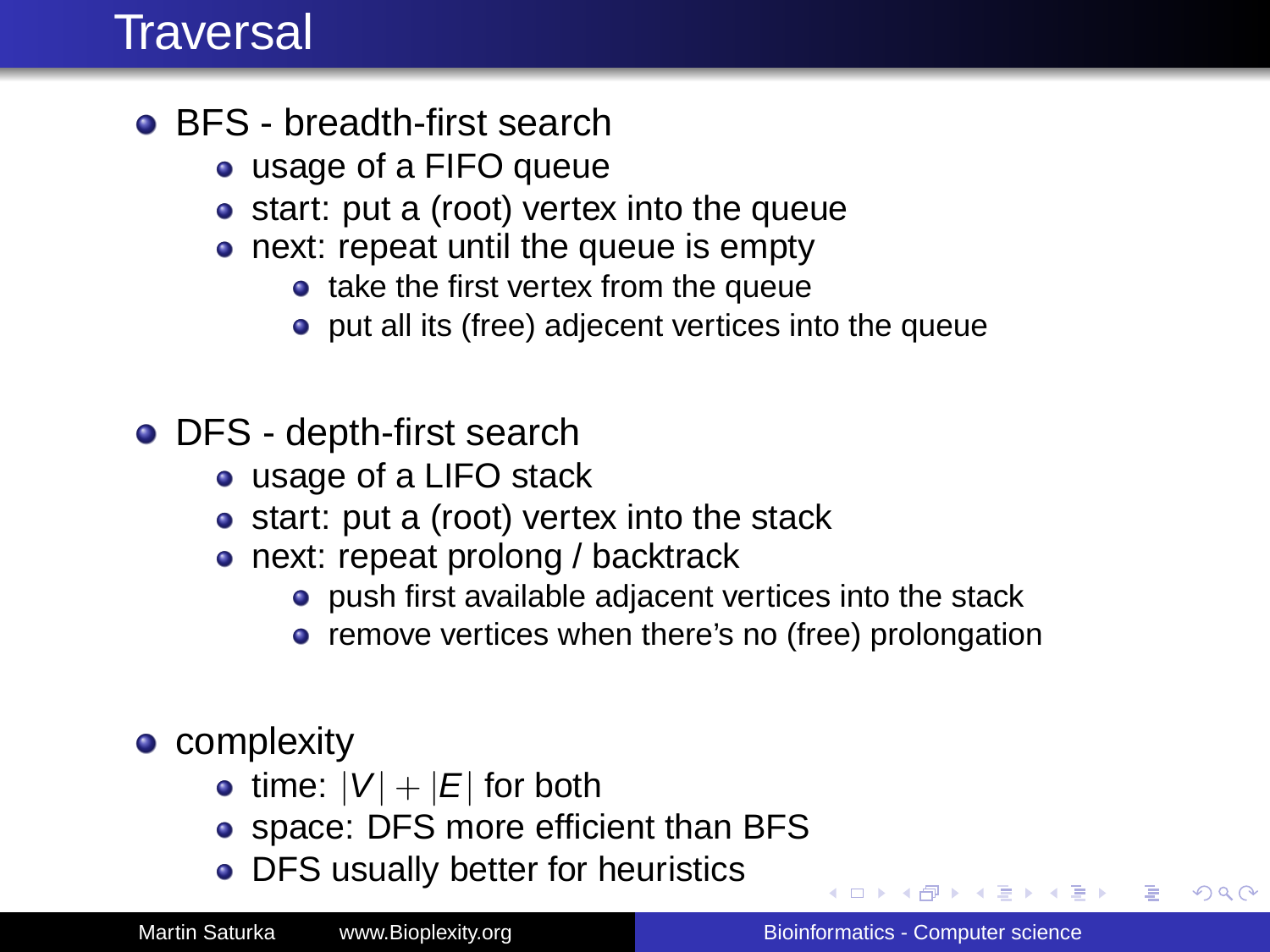## **Components**

### **o** graph structure

- connected components
- **·** biconnected components
	- without a separation vertex, iff all edge pairs in a cycle
- strongly connected components
	- connected  $(\leftrightarrow)$  components of a directed graph
- connected components
	- just traversals of a graph until met all the vertices
- biconnected components of graph G
	- DFS on the graph  $G \rightarrow$  proxy graph F
		- vertices of F are edges of G
		- connected components of F are the biconnected ones of G
- strong components
	- subsequent DFS on the reverted graph  $(G<sup>R</sup>)$
	- DFS on G from its sink vertex a source vertex of  $G^R$
	- result is a DAG of strongly connecte[d c](#page-11-0)[om](#page-13-0)[p](#page-11-0)[o](#page-12-0)[n](#page-13-0)[ent](#page-0-0)[s](#page-31-0) [of](#page-0-0) [G](#page-31-0)

<span id="page-12-0"></span> $\Omega$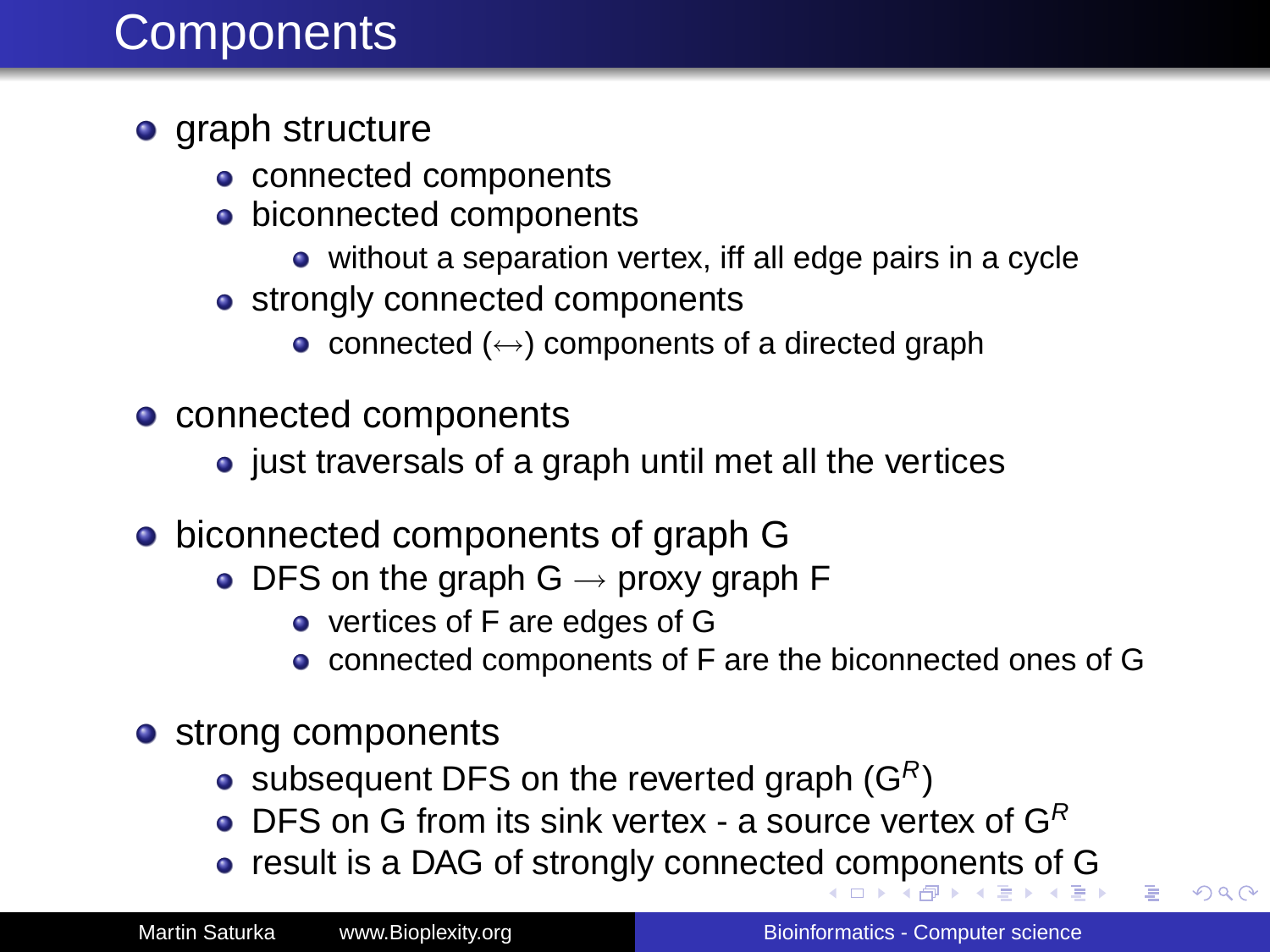## **Shortest paths**

- all vertices: Floyd-Warshall algorithm
	- use of adjacency matrix, without negative cycles
	- time complexity is  $\Theta(|V|^3)$
	- search the shortest paths through limited sets of other verteces
	- consequently compare distances through the newly added vertices
- single-source: Dijkstra's algorithm
	- for positive weights, complexity  $O(|E| + |V|log|V|)$
	- set all the verteces as open
	- set infinite distance for all but the source vertex
	- start with the source vertex, set its distance to 0
	- repeat:
		- take the open vertex with least distance
		- check distances of paths to verteces from the taken vertex
		- set the taken vertex closed
- the algorithms make use of separation of the problems onto smaller data subsets イロト 不優 トイモト 不思 トー

<span id="page-13-0"></span>÷.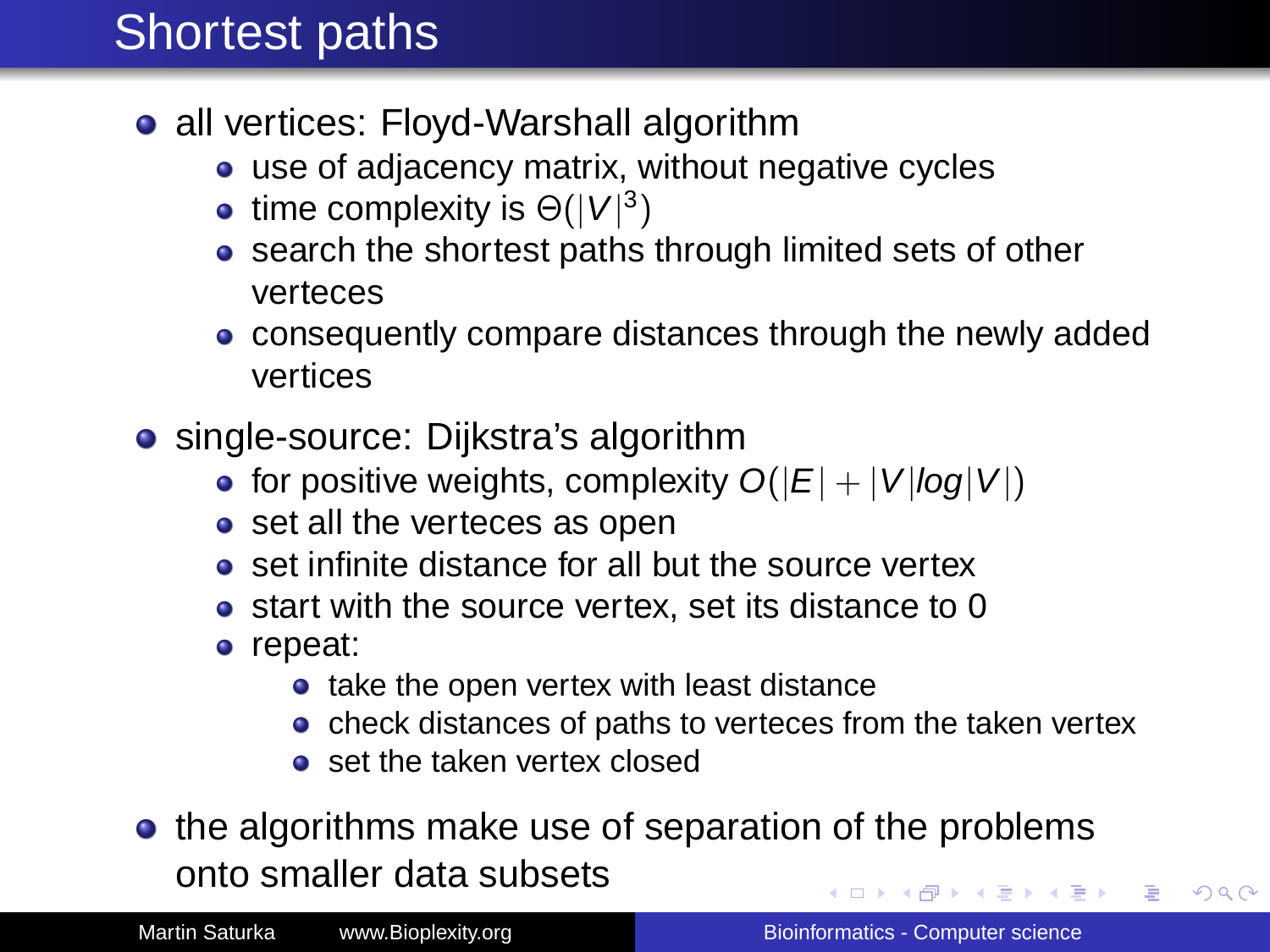# Dynamic programming

Divide et Conquer

### **•** Fermat's principle

- the optical path is the extremal one
- subpaths are extremal too  $\rightarrow$  accessible to decompositions

#### • shortest path

- subsequently optimal solutions up to limited data sets
- the 'divide' part is linear, i.e. the recursion easily iterated

#### **•** common scheme

- **•** forward search for optimal sub-solutions
- **•** backward reconstruction of the final solution

<span id="page-14-0"></span>重き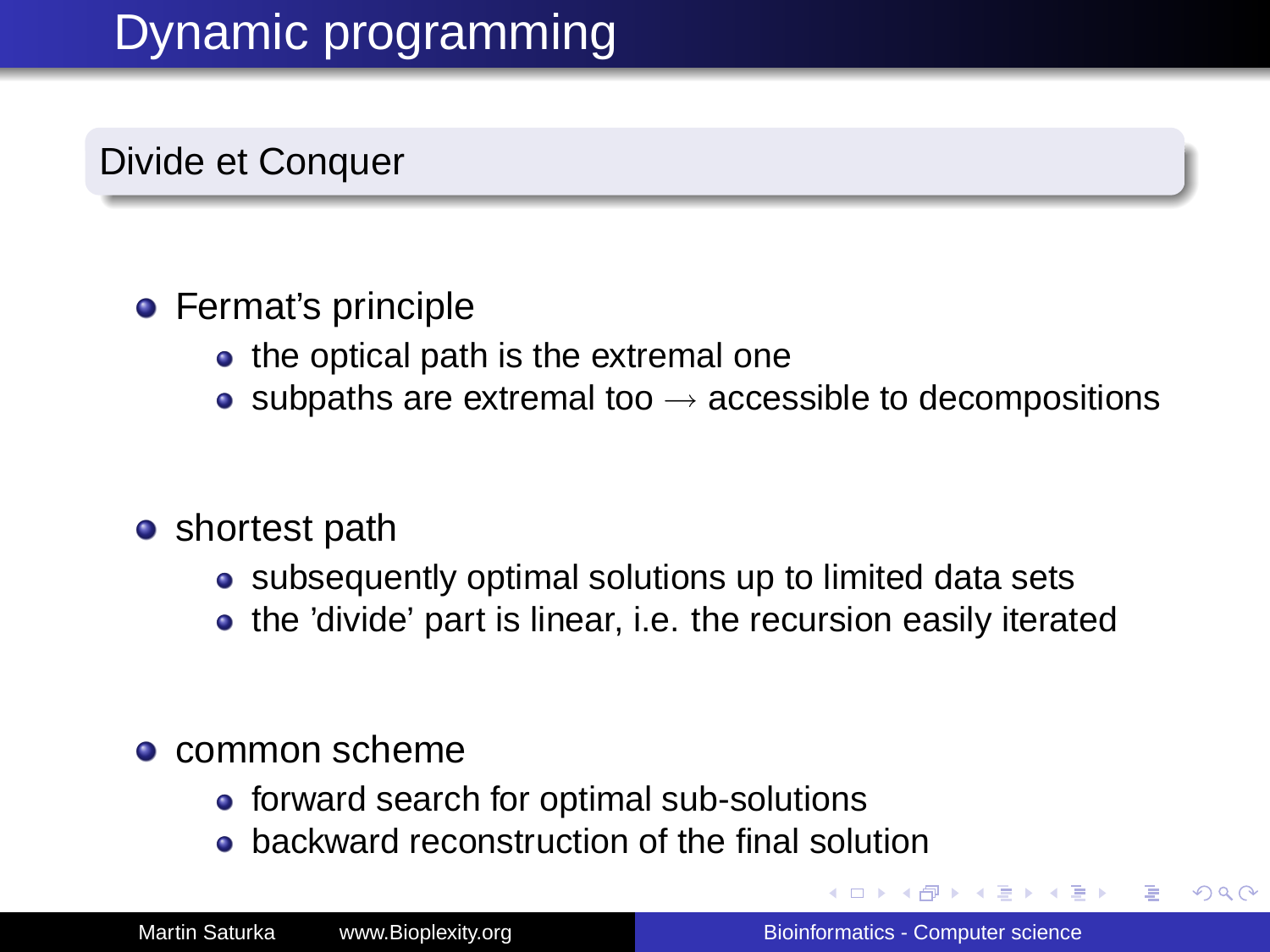## Recursion examples

#### recursion iteratization

- $\bullet$  tail recursion  $\rightarrow$  simple iteratization
	- Dijkstra's algorithm
- complex recursion schemes hard to iteratize
	- median search
- median search linear time
	- medians of n-tuple subsets
	- recursively medain of the n-tuple medians
	- the current median based separation of the current set
	- **•** recursively search in the selected subset

**•** remeber: many concrete recursion al[gor](#page-14-0)i[th](#page-16-0)[m](#page-14-0)[s](#page-15-0) [l](#page-16-0)[ac](#page-0-0)[k](#page-31-0) [effi](#page-0-0)[c](#page-31-0)ac[y](#page-31-0)

<span id="page-15-0"></span> $\Omega$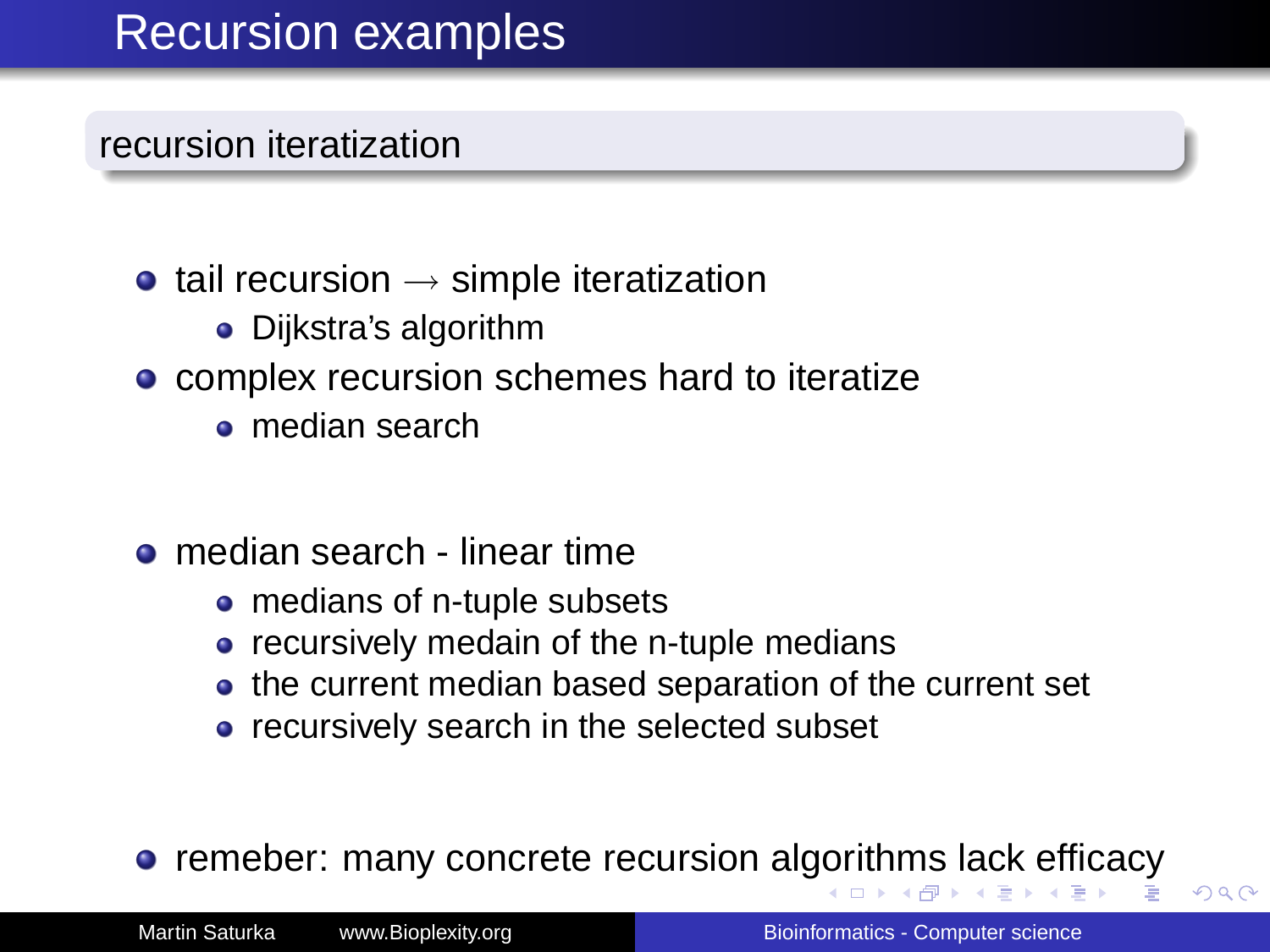## Markov systems

the future depends on the past through the present

$$
Pr(X_{n+1} = x | X_n = x_n, \ldots, X_0 = x_0) = Pr(X_{n+1} = x | X_n = x_n)
$$

• i.e. future and past states are conditionally independent

- possible domain separations
- physics time, valid
- $\bullet$  other approximations
- **o** generalizations
	- N-th order Markov process relevant last N timestamps
	- **parametrization: time, sequences, etc.**

<span id="page-16-0"></span>K 何 ▶ K ヨ ▶ K ヨ ▶ ..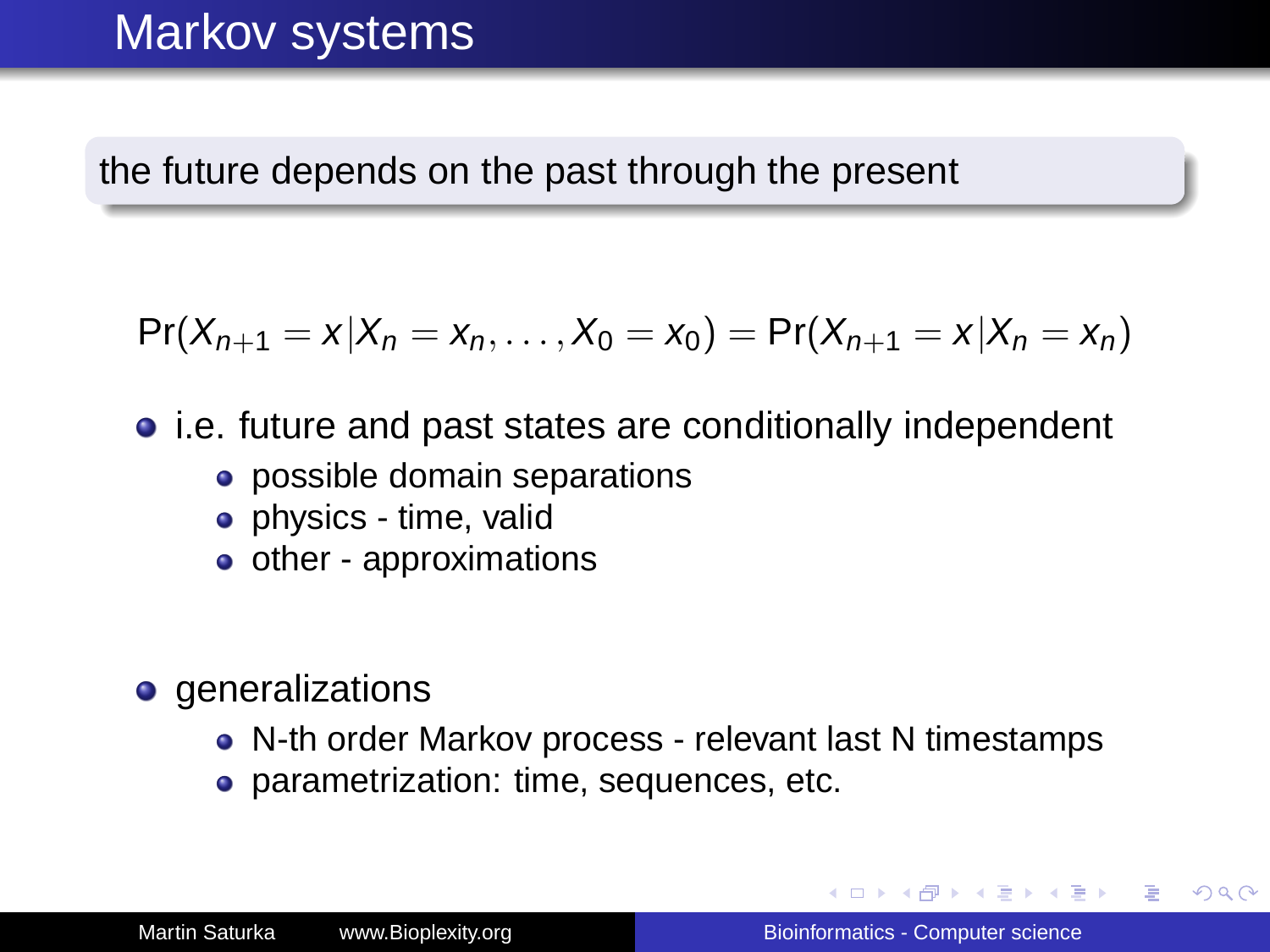## Hidden systems derivation

**o** deterministic system (visible states)



• stochastic system (visible states, probabilities)



• stochastic hidden process (states, probabilities, outputs)

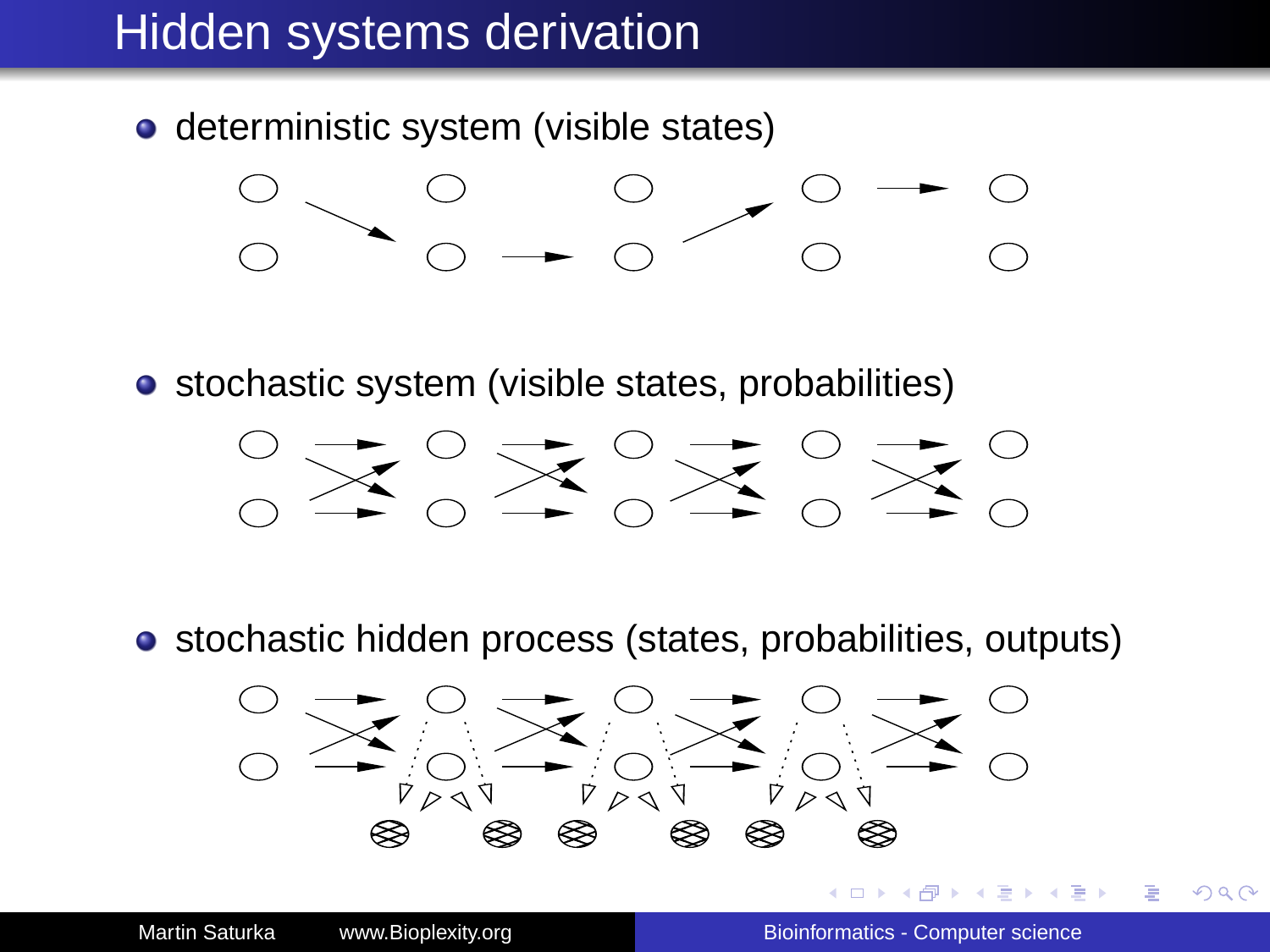hidden inner states - known outer manifestations

static - an examination:

- inner: understanding a topic
- outer: answers on questions

dynamic - an islamist behavior:

- inner: being offended current day
- outer: some (number of) burned flags
- a case: 'flames'-'flames'-'flames'-'nothing'-'flames'
	- for a high transition probability of 'offended'  $\rightarrow$  'offended', it should be rather probable 'being offended' all the time (e.g. just out of flags for the one day)

K 何 ▶ K ヨ ▶ K ヨ ▶ ..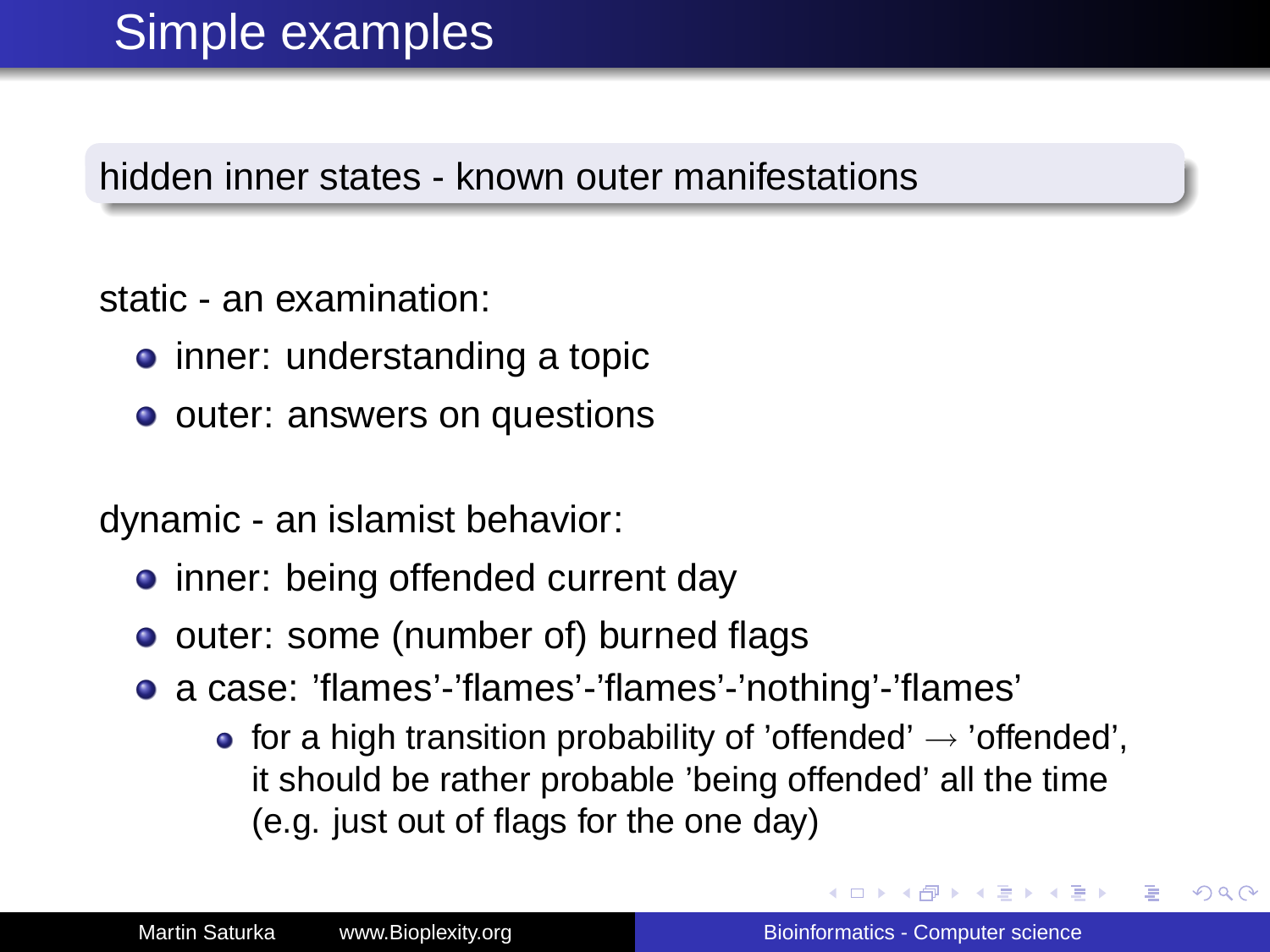## HMMs on biopolymers

- detection of a protein domain
	- inner: inside / outside of the domain motif
	- outer: actual aminoacyls
- sequence profile matching
	- inner: insert / delete / match to a position of the profile
	- outer: actual aminoacyls
- search for gene sequences inside genomes
	- inside / outside of a gene
	- actual nucleotides

The inner states can be / need not be parametrized. like 'being offended' vs. 'being offended in a given day'

イロメ 不優 トイヨメ イヨメー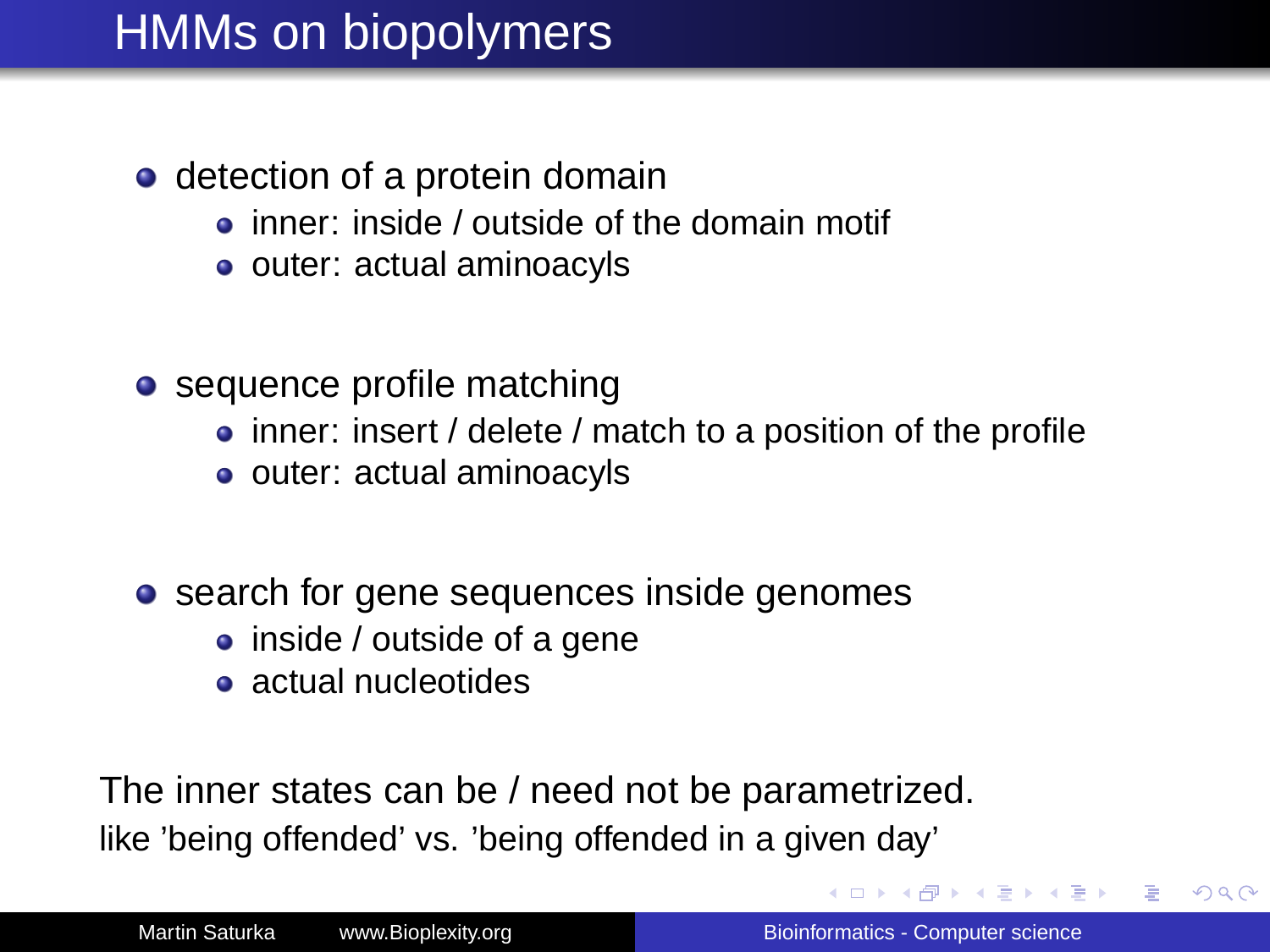## HMMs themselves

Finite automaton extension

- **e** finite automaton
	- states, transition function
- FA inner states
	- structural states lesser amount of states
		- $\bullet$   $\circlearrowright$  outside a gene  $\leftrightarrow$  inside a gene  $\circlearrowleft$
	- linearized states greater amount of states
		- $\bullet \rightarrow$  states for position  $n \rightarrow$  states for position  $n + 1 \rightarrow$
- **.** linear passing through the inner states
	- conditional independence parametrization: time, sequence
- **•** linear outer sequences of visible events
	- stochastic regular grammars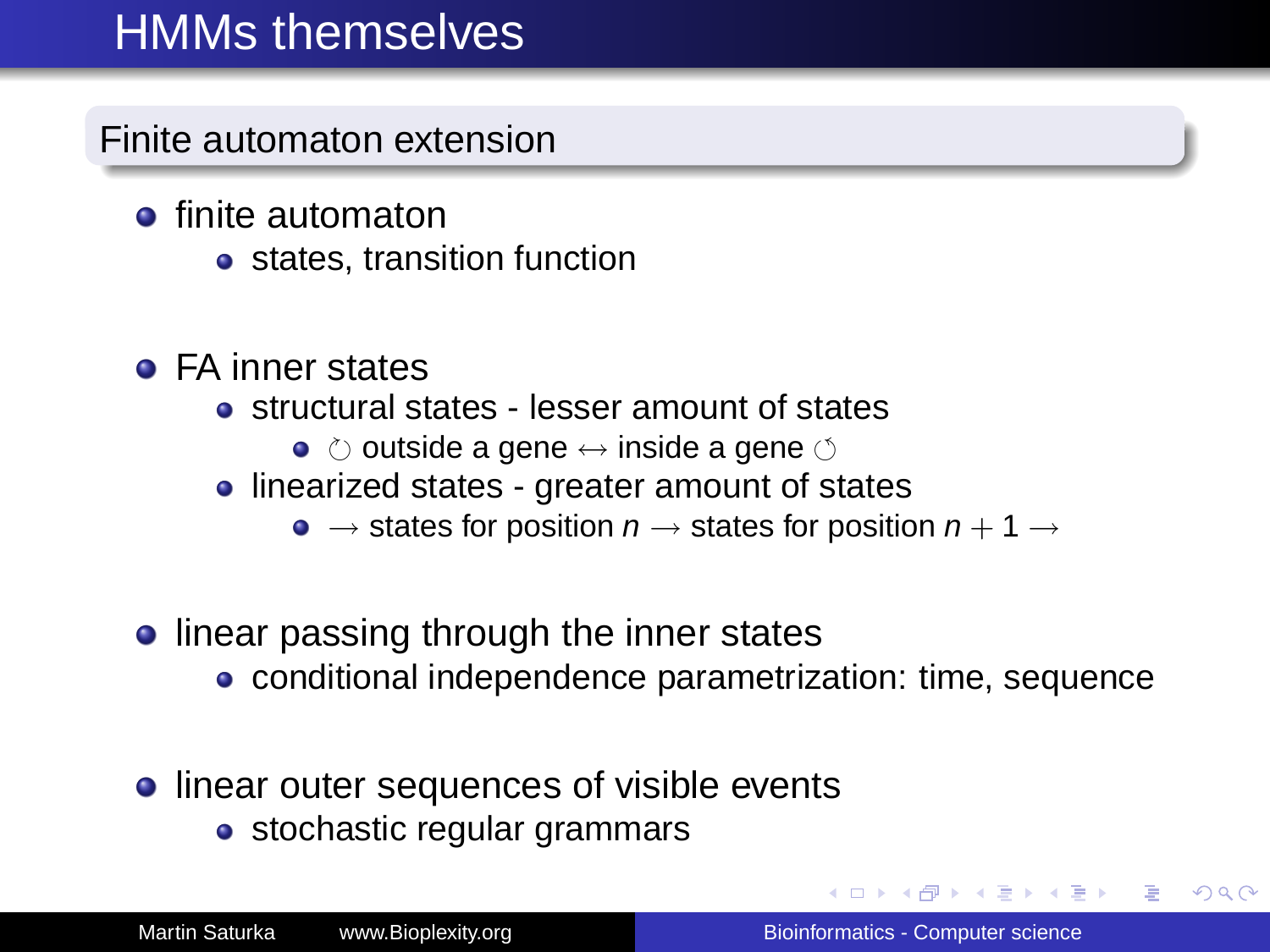## HMMs usage

three types of problems:

- **•** most probable path for a HMM, sequence pair given
	- one concrete derivation path
	- sequence alignment

• probability of a given output sequence on a HMM

- overall probability of a sequence
- **o** domain detection
- motif HMM parameter profiling for a sequence set
	- iterative parameter adjusting
	- HMM training

イロト イ押 トイヨ トイヨ トー

÷.  $QQ$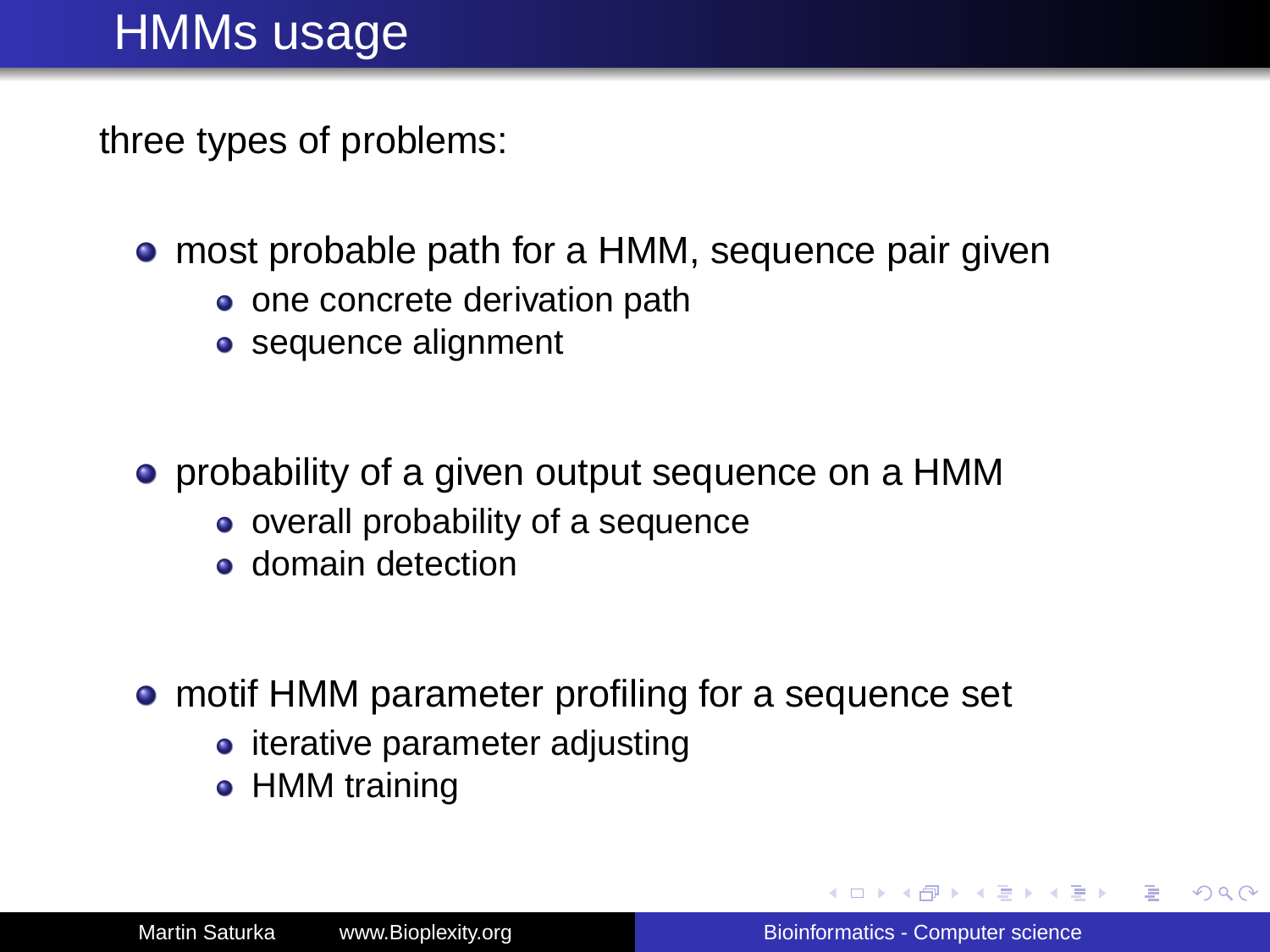paths processing:

- assumption of Markovian processes
	- $\bullet \rightarrow$  dynamic programming
	- tail recursion, simple linear iteration
- passing through the HMM states
	- computing maximal or overall probabilities along the steps
	- maximal derivation: Viterbi algorithm
	- overall derivation: forward algorithm
- the forward algorithm used as a part of HMM profiling

つへへ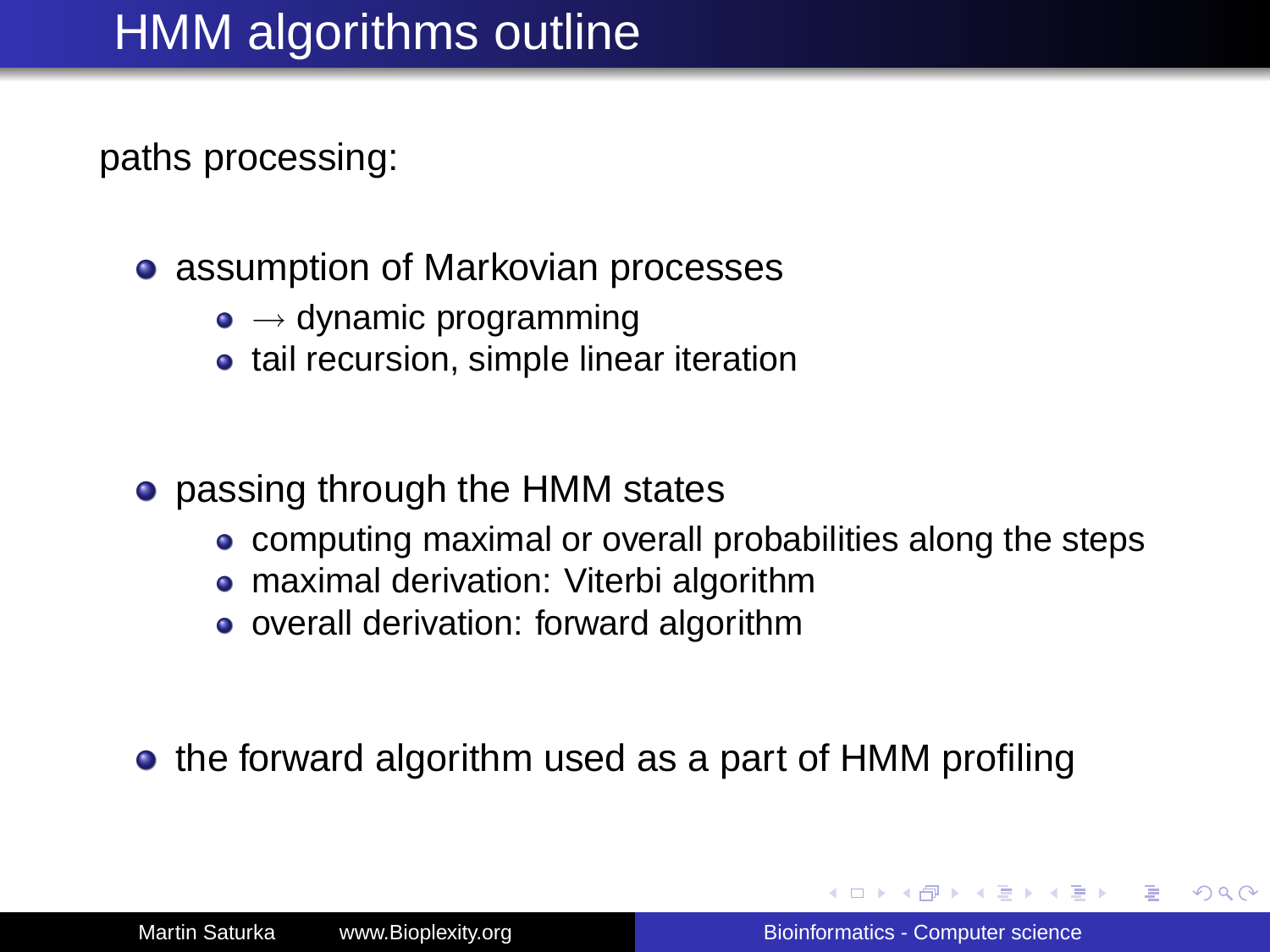## HMM algorithms step

stepwise probability products

• invariant assumption on each (relevant) inner state:

- maximal / overall probabilities for inner states are set
- take next observable object
	- **•** for each currently accessed inner state
		- multiply its probability for each accessible state with the transition probability times the output probability
	- for each recently accessed inner state
		- sum the new probabilities (forward algorithm)
		- choose the greatest new probability (Viterbi algorithm)

 $\Omega$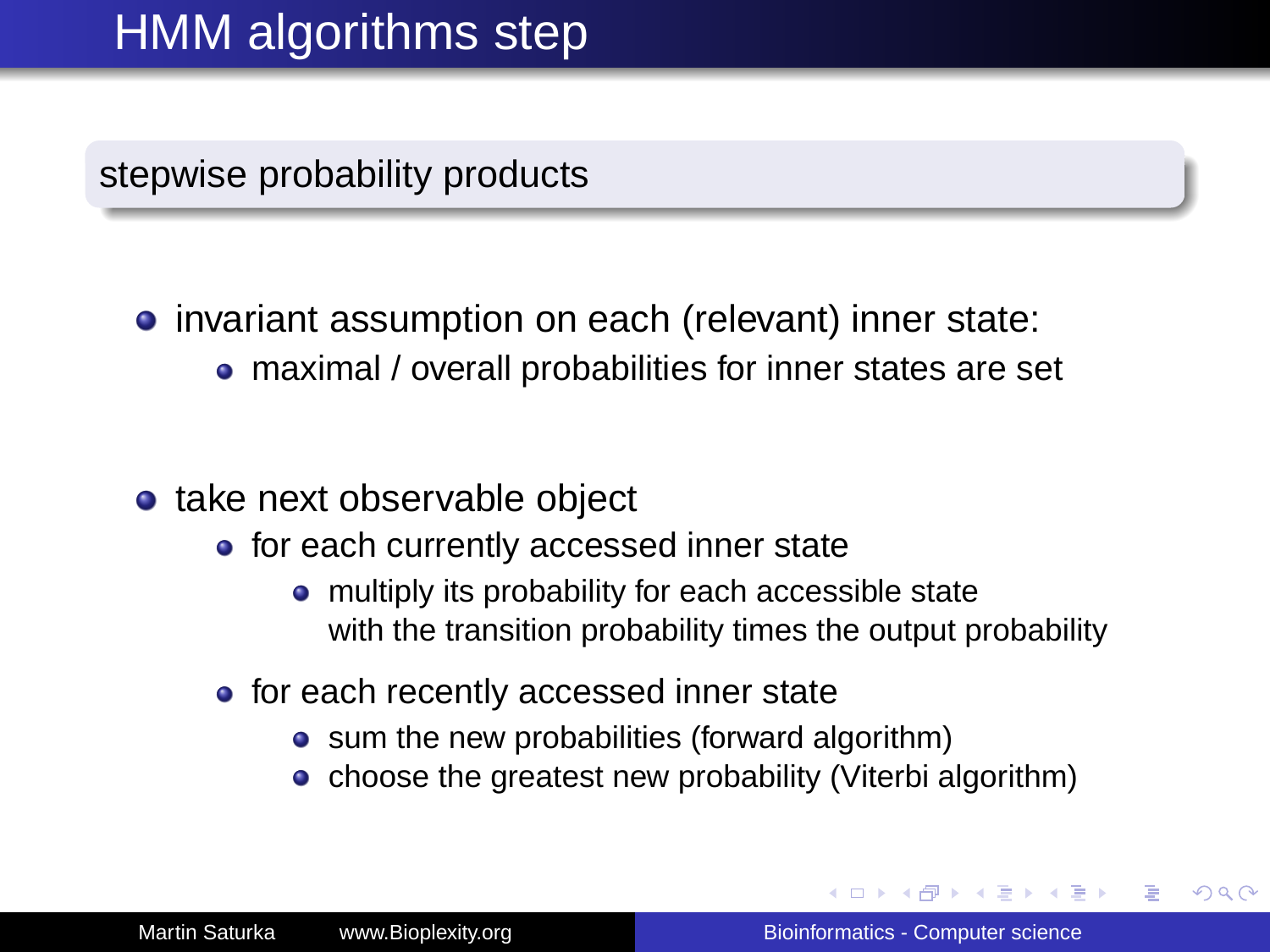## HMM probabilities



- $i, j$  inner states
- $n$  outer string postions<br> $O(·)$  outer string symbols
	- outer string symbols
- a.. transition probabilities
- $o.(\cdot)$  output probabilities

• auxiliar probabilities (under a given HMM)

- $Pr_{ii}(n + 1) = Pr_i(n) \cdot a_{ii} \cdot o_i(n + 1)$
- $Pr_{ii}(n + 1) = Pr_i(n) \cdot a_{ii} \cdot o_i(n + 1)$
- most probable derivation (profile HMMs)
	- $Pr_i(n + 1) = max(Pr_{ii}(n + 1), Pr_{ii}(n + 1))$
- overall derivations (domain HMMs)

$$
\bullet \ \Pr_i(n+1) = \Pr_{ii}(n+1) + \Pr_{ij}(n+1)
$$

 $290$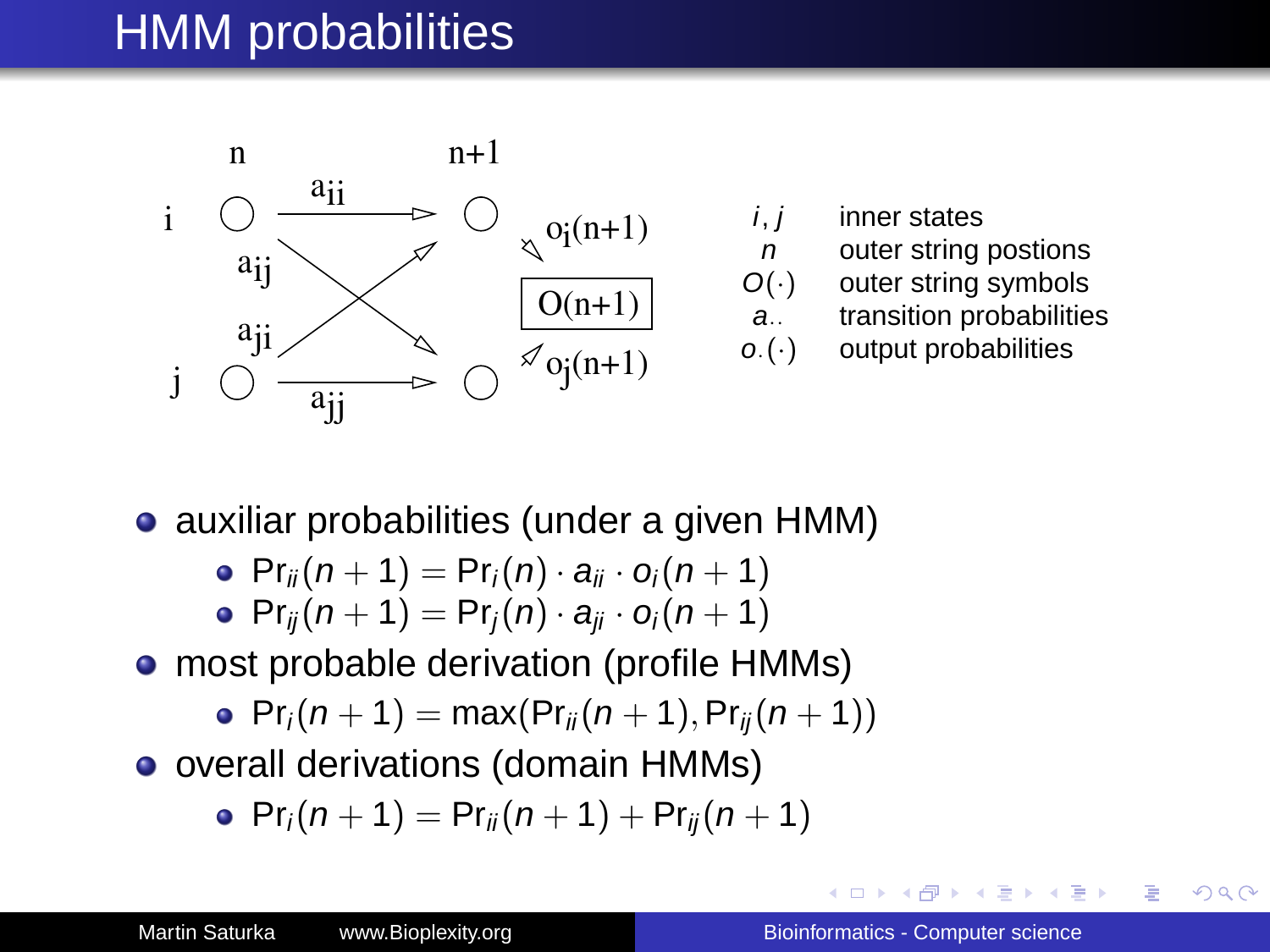## Path algorithms for HMMs

easy to understand algorithms

- start with all (initial) inner states
	- initial states for parametrized FA
- $\bullet$  set either initial or initial  $\times$  output probabilities to the states
	- initial probabilities for special 'quiet' initial states
- complexity: |inner states $|^2 \times$  string length
	- inner states for a single step in the case of linearized states

update sequentially inner states:

- Viterbi algorithm
	- compute new maximal probabilities
- **•** Forward algorithm
	- compute new overall probabilities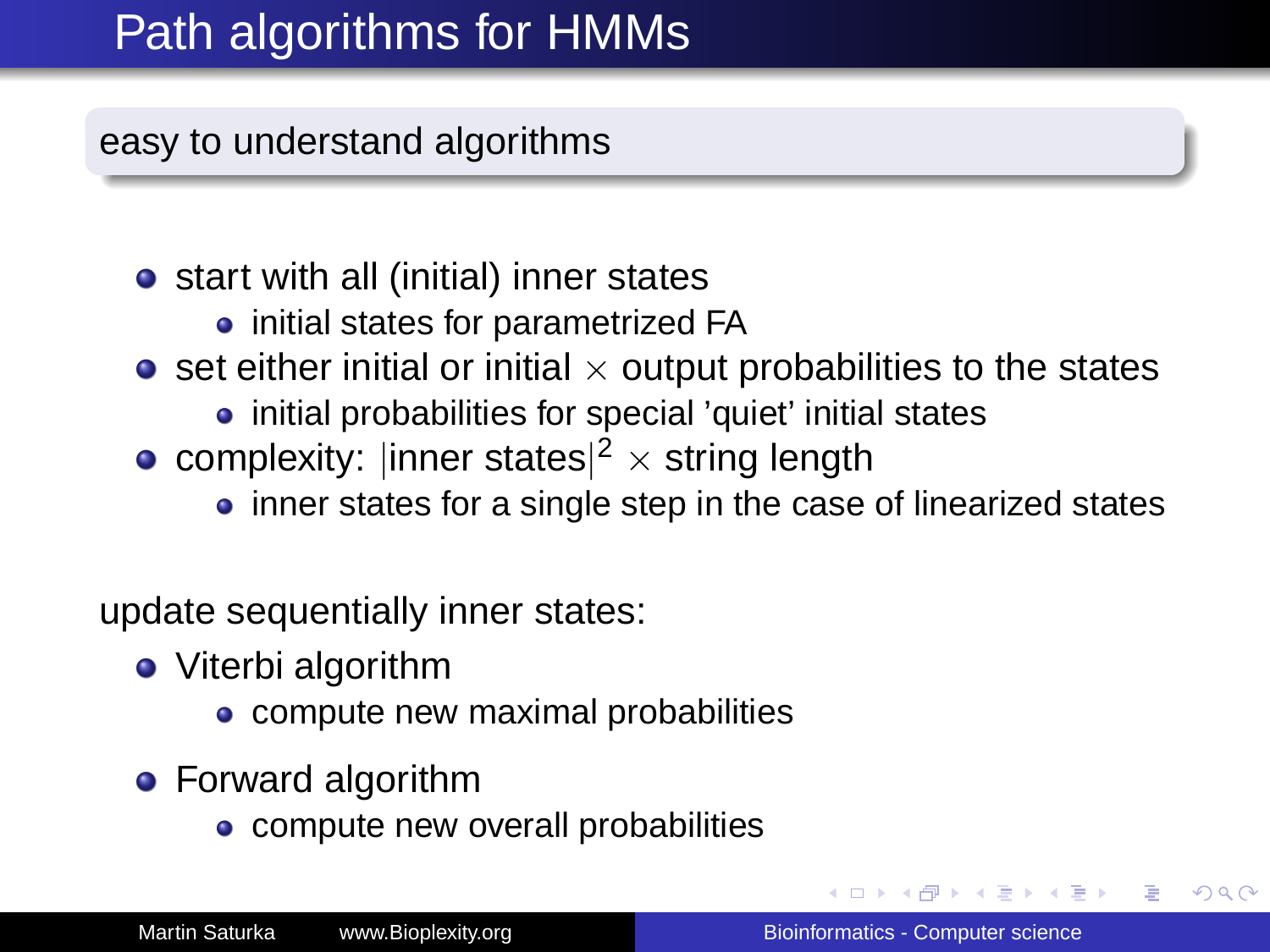## Search results

- $\bullet$  each sequence has a derivation probability, which ones are those with a found domain?
- **o** statistics on NLL scores
	- NLL =  $-\log(Pr(\text{overall}))$
	- rather low probabilities  $\rightarrow$  better to compute with log
	- log values roughly under normal distribution, with outliers
	- Z-scores, i.e. distances in units of standard deviations
	- smoothened deviations for sequences of similar lengths
- **o** iterative outlier search
	- compute smoothened standard deviations
	- take out sequences with high (e.g.  $>$  4) Z-scores
	- all the outliers are taken as with successful search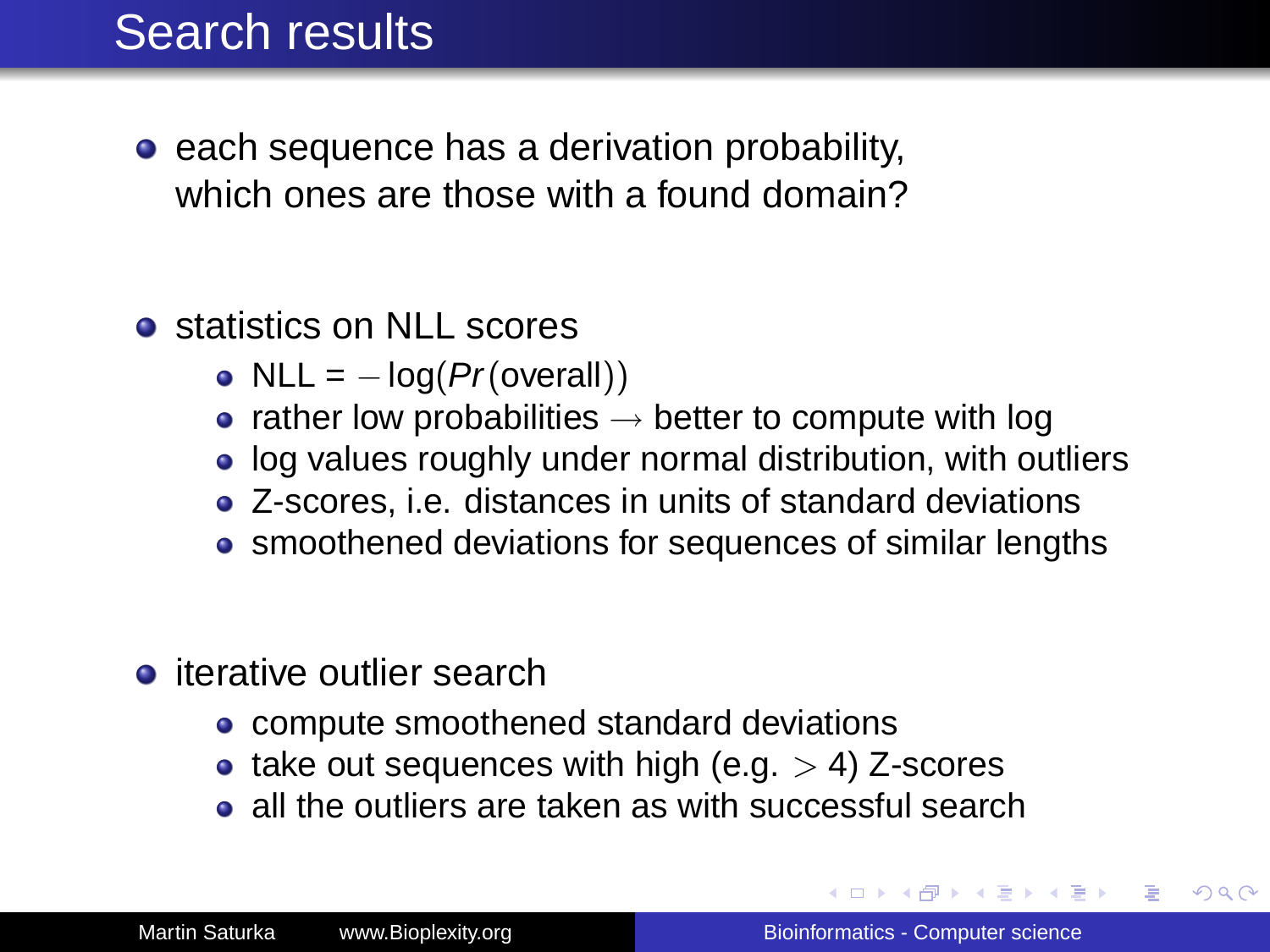## HMMs reestimations

- **•** start of adjusting the transition probabilities
	- under a given sequence and running HMM parameters
	- **•** forward probabilities computation:
		- $\alpha_i(n) = Pr(O(1, ..., n), inner(n) = i|HMM)$ probability of being in the state  $i$  in the step  $n$ and with outputing the initial part of the string
	- backward probabilities computation:
		- $\Theta$   $\beta_i(n)$  = Pr( $O(n+1,...,N)$ |inner(n) = i, HMM) probability of outputing the terminal part of the string, starting from the state  $i$  in the  $n$ -th step
- normalization for reading  $n + 1$ -th outer symbol

 $\bullet$  it has to pass from a state *i* into a state *j* 

$$
\bullet \ \ \zeta_{i,j}(n) = \alpha_i(n) \cdot a_{ij} \cdot o_j(n+1) \cdot \beta_j(n+1)
$$

$$
\bullet \ \xi_{i,j}(n) = \zeta_{i,j}(n) / \sum_i \sum_j \zeta_{i,j}(n)
$$

 $\bullet$  overall expected number of transitions *i* to *j*:  $\xi_{i,j} = \sum_{n} \xi_{i,j}(n)$ to be continued

イロト 不優 トメ 君 トメ 君 トッ

ă.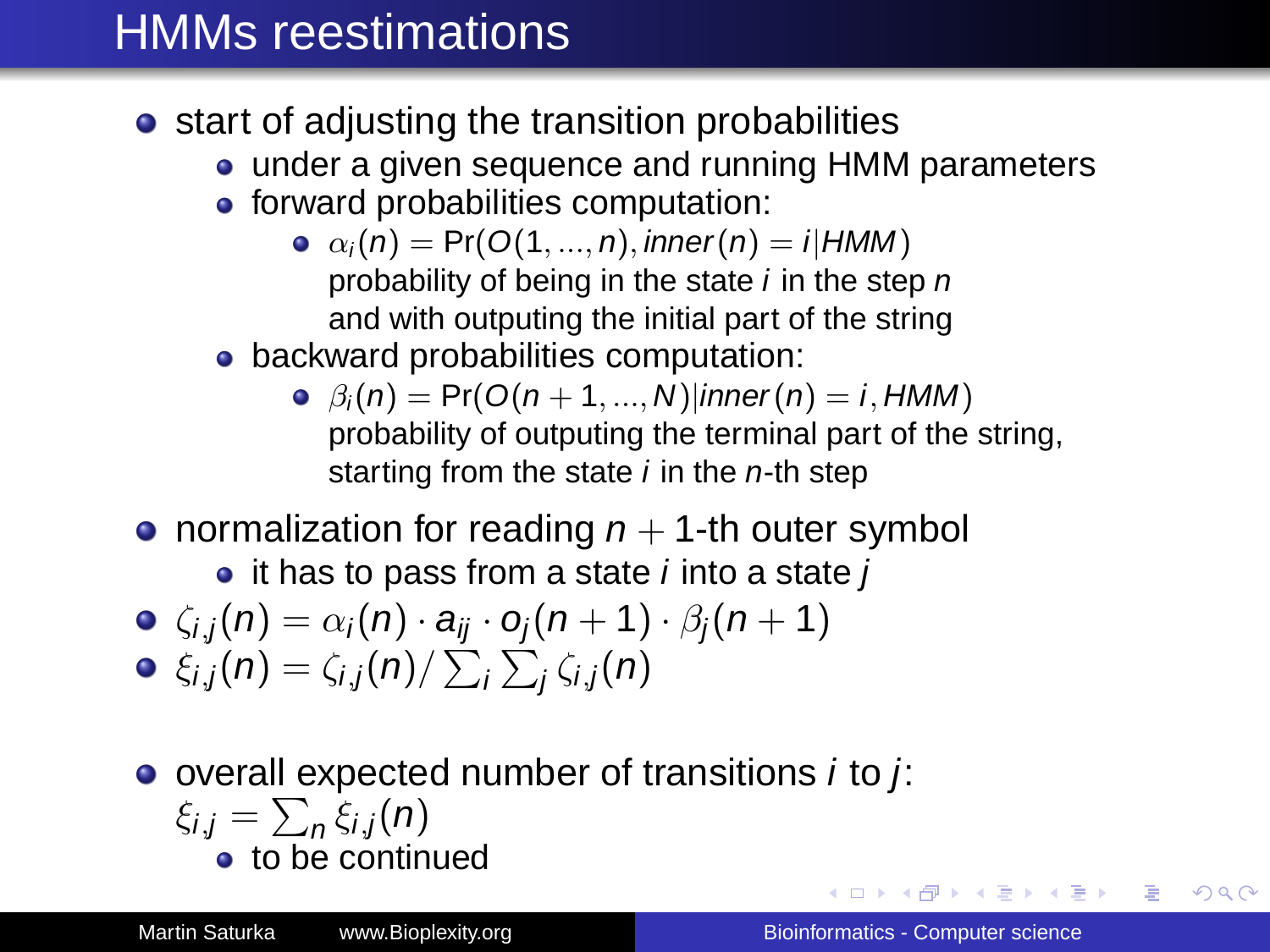# HMMs profiling

EM - expectation maximization

- start with apriori probability parameters
- subsequently use all the relevant output strings
	- stop the adjusting when small changes
- $\bullet$  iterate the parameters adjusting
	- compute overall expected numbers of transitions and analogically symbol outputs from particular inner states
	- normalize to have total unite probabilites:

$$
\Pr(i, j) = \xi_{i,j} / \sum_j \xi_{i,j}
$$
  

$$
\Pr(s|i) = o_i(s) / \sum_s o_i(s)
$$

- $\bullet$  for *i*, *j* inner states, *s* possible output symbols
- just rate probabilities of having the-vs.-any symbol outputs
- the new probabilities serve as the new parameters
	- backward only probabilities usage for linearized HMMs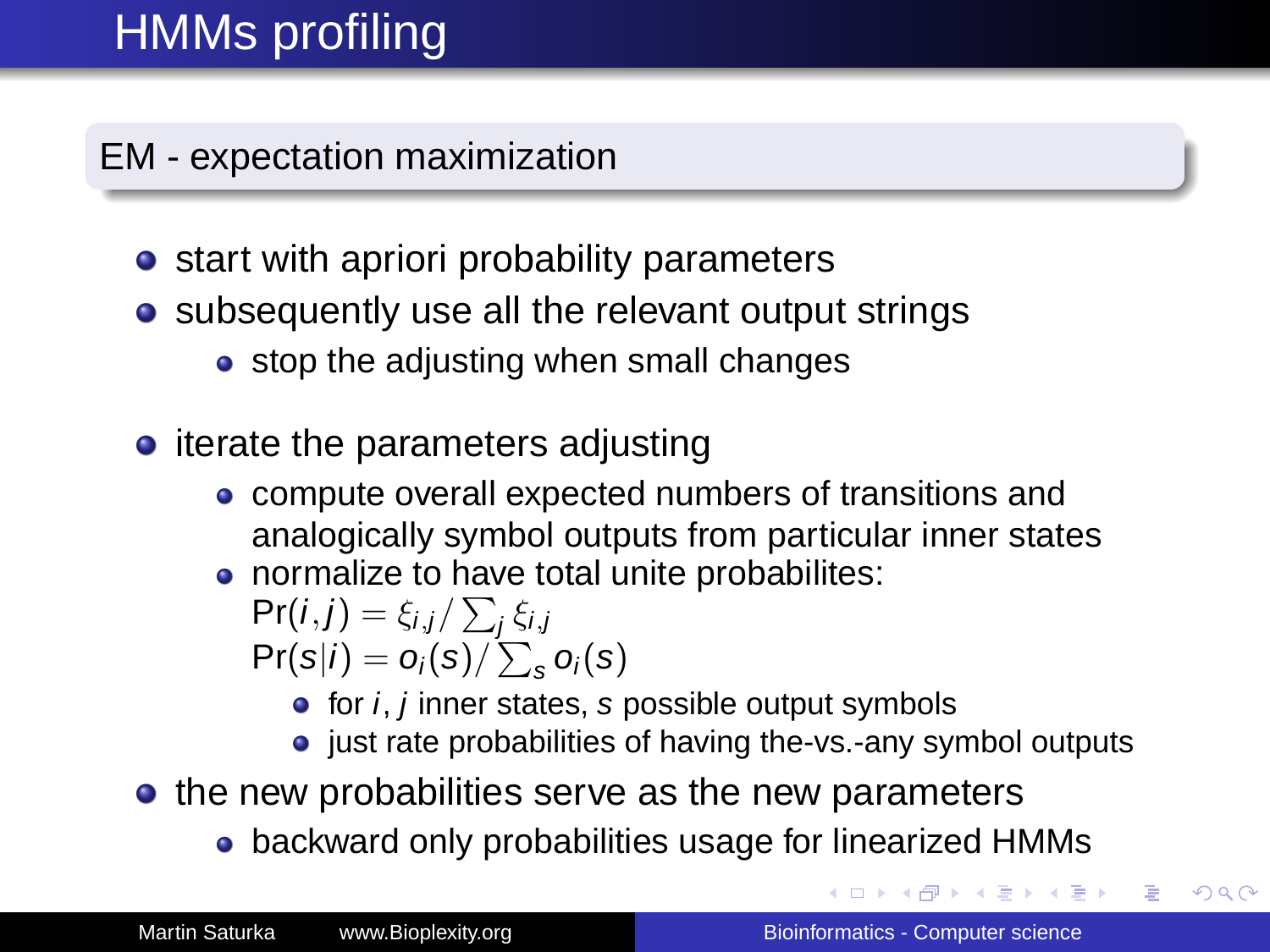optimization class of algorithms

### **·** local optimum

- $\bullet \rightarrow \bullet$  use a system of profilings
	- probabilistic climbing methods: simulated annealing, etc.
- overfitting
- $\bullet \rightarrow$  to add noise and/or apriori knowledge
	- regularization to avoid biases of small training set cases

K 何 ▶ K ヨ ▶ K ヨ ▶ ..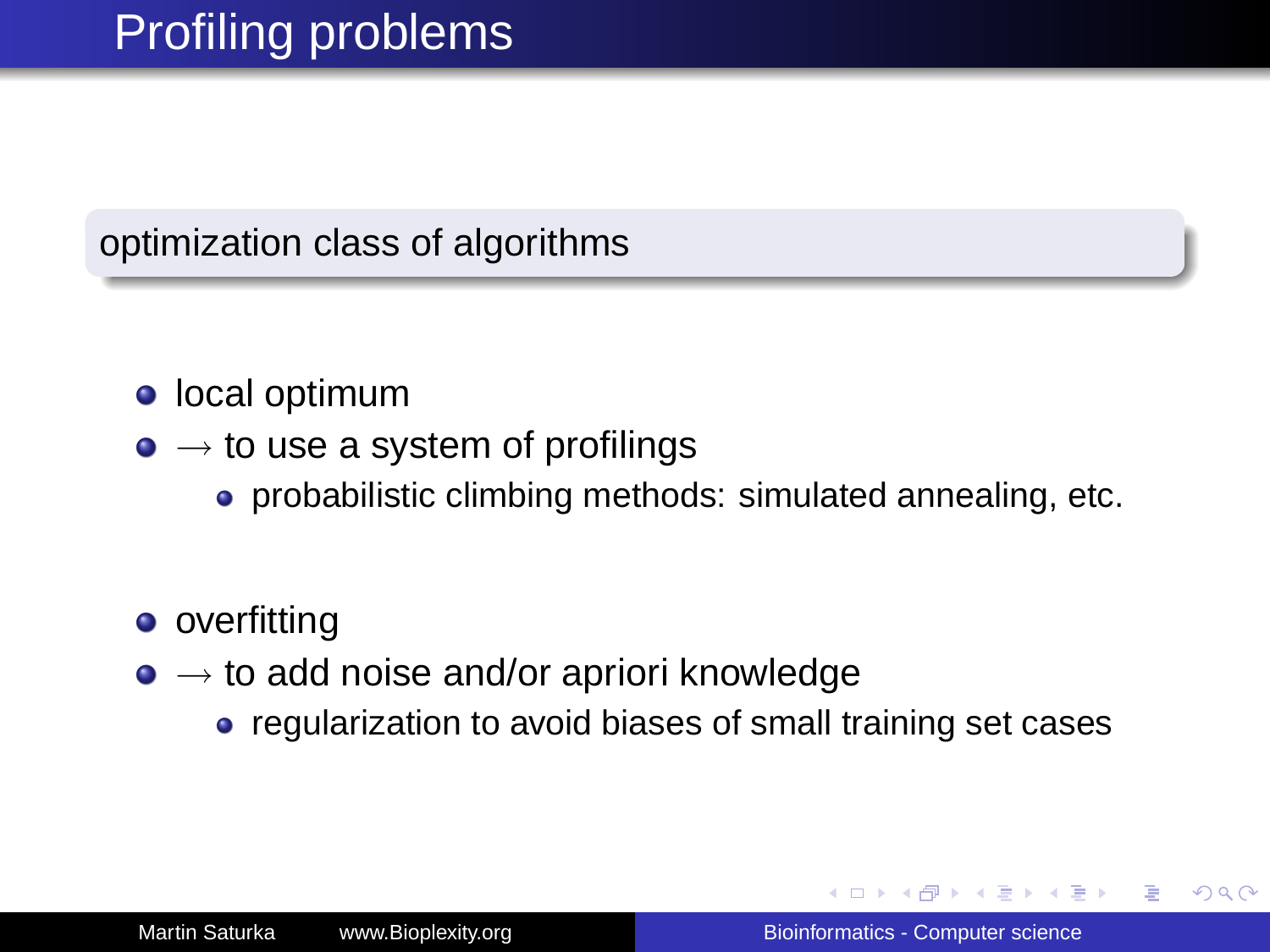# HMMs limitations

when to use something more profound / complex

- protein profiles relatively sufficient
- **o** gene finding relatively sufficient
- RNA folding highly insufficient
	- long-distance interactions
- MCMC and hierarchical HMMs
	- for protein domain characterizations
- **•** Bayesian networks
	- for complex system development
- Stochastic context-free grammars and Covariance models
	- for RNA matching and folding predictions

ぼう メモト